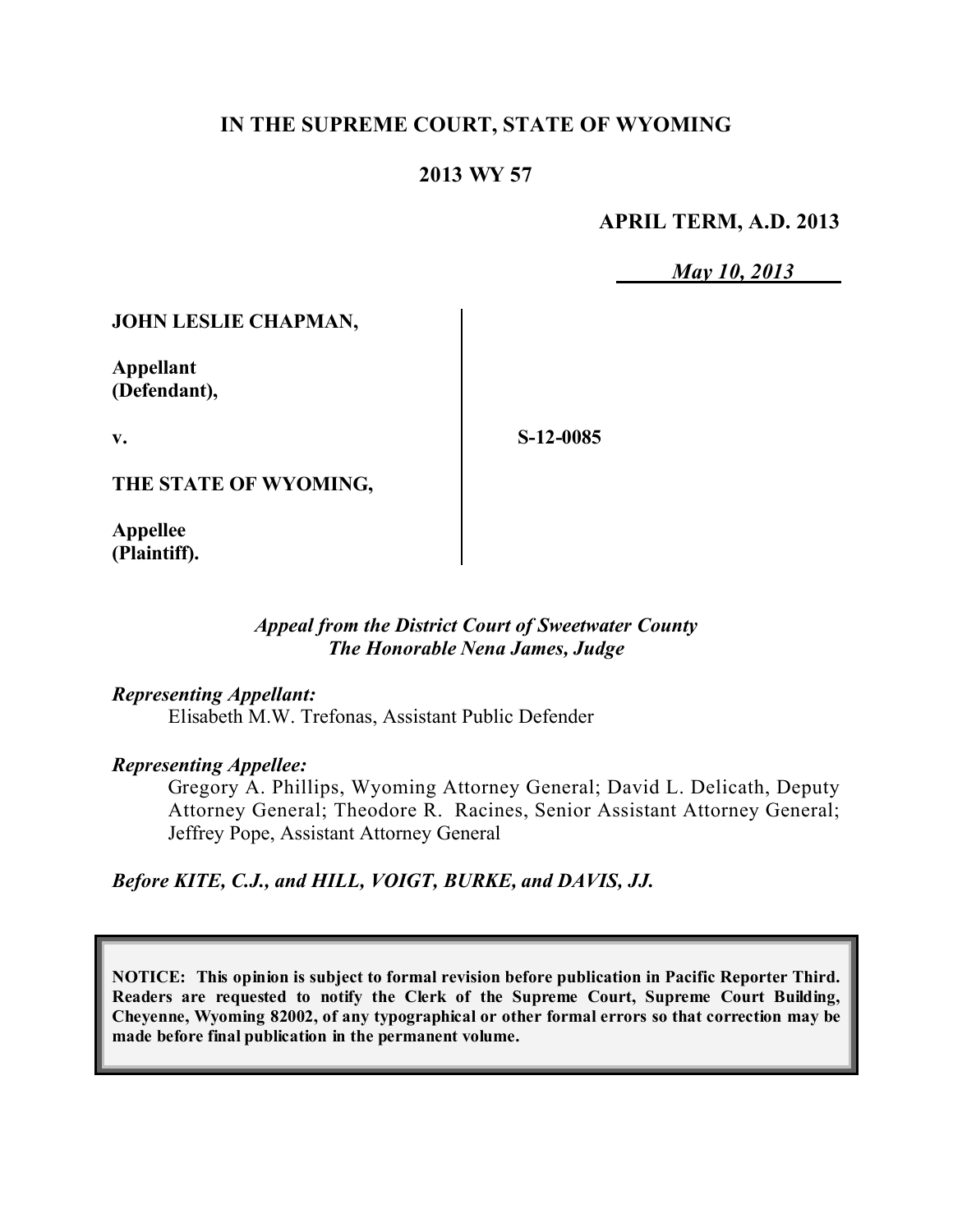**DAVIS**, Justice.

[¶1] Appellant John Chapman was initially charged with attempted first degree murder and conspiracy to commit first degree murder after he allegedly shot a man he believed to have assaulted his fiancée. He was later charged with aggravated assault with a request for habitual criminal enhancement to life in prison based on the same event.

[¶2] Chapman pled guilty to a reduced charge of attempted second degree murder in an oral plea agreement which provided for dismissal of the conspiracy and aggravated assault charges. He was sentenced to a term of twenty-five to fifty years in accordance with the plea agreement. The district court ordered restitution but waived reimbursement of public defender fees.

[¶3] Chapman later moved to withdraw his plea, claiming that his attorney conspired with the court, misled him about the term he would serve, and otherwise coerced him into pleading guilty. After an evidentiary hearing, the court denied the motion. Chapman timely appealed the decision denying the motion to withdraw his guilty plea, claiming that the court abused its discretion in denying it. He also claimed in this appeal that the district court abused its discretion in awarding restitution.

[¶4] We find that the district court reasonably concluded that Chapman failed to demonstrate the manifest injustice required to allow him to withdraw his guilty plea. We find that our review of the restitution issue is limited by Chapman's failure to timely appeal the award, and that the district court had authority to make the award it did. We therefore affirm.

### **ISSUES**

[¶5] 1. Did the district court abuse its discretion when it denied Chapman's motion to withdraw his guilty plea?

2. Did the district court have authority to award restitution and waive reimbursement of public defender fees?

### **FACTS**

[¶6] In October of 2008, the State filed an Information charging Chapman with attempted first degree murder. The Information was soon amended to add a charge of conspiracy to commit first degree murder. The State later charged aggravated assault and battery based on the same facts in a separate Information. It gave notice of its intent to seek sentence enhancement as a habitual criminal on the assault and battery charge under Wyoming Statute § 6-10-201. Each of the charges exposed Chapman to life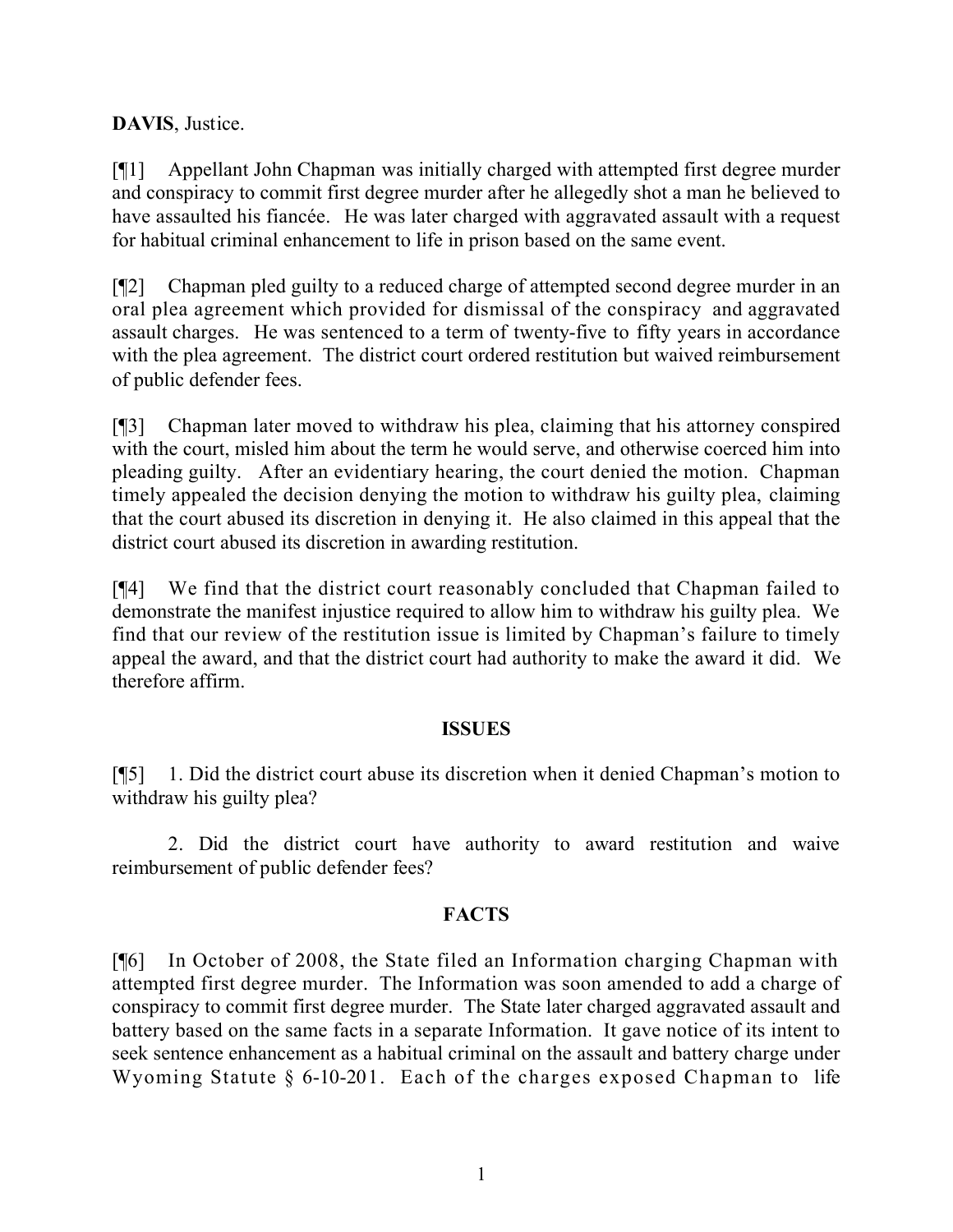imprisonment if he was convicted. *See* Wyo. Stat. Ann. §§ 6-2-101(b), 6-10-201(b)(ii) (LexisNexis 2009). The two cases were consolidated for trial.

[¶7] The probable cause affidavit supporting the Information in each case alleged that Chapman's fiancée told him that she had been "hurt" by the victim of the shooting. The affiant claimed that the fiancée showed Chapman where the victim lived, and that the couple then drove to a gun show where the fiancée purchased a Remington .270 rifle with which she intended to shoot her alleged abuser. On September 28, 2008, the couple drove to the victim's residence and waited for him to come home. When he did, Chapman drove next to the victim's vehicle and shot him in the face. A bystander who witnessed the incident identified Chapman as the shooter. The victim survived, but sustained major injuries to the right side of his face, jaw and neck.

[¶8] At his arraignment in district court, the district judge advised Chapman of his rights as required by Wyoming Rule of Criminal Procedure 11(b), including his right to plead not guilty and to proceed to trial. The court repeatedly asked Chapman if he had questions about his rights, and he responded that he did not. He pled not guilty to both charges.

[¶9] Chapman also pled not guilty to the assault charge at a separate arraignment held almost a year later. The same district judge again advised him of his rights, including his right to a jury trial, and he once again indicated that he understood his rights.

[¶10] The case proceeded slowly as Chapman expressed repeated dissatisfaction with public defenders appointed to represent him. He claimed that one of his public defenders pressured him to plead guilty, which he did not wish to do, and new counsel was therefore assigned. Chapman was evaluated at the Wyoming State Hospital at the request of his second appointed public defender, which resulted in further delay. He was assessed competent to stand trial. A third public defender ultimately became involved in the case to assist the second appointed public defender.

[¶11] Although he initially expressed satisfaction with the second and third public defenders, Chapman eventually became disgruntled and retained a private attorney with financial assistance from his mother. Private counsel entered an appearance on January 6, 2010. At a January 25 hearing on a motion for continuance, Chapman complained that his public defenders had done "nothing . . . so far on my behalf. That is why I went to a private attorney."

[¶12] Replacement counsel promptly moved for a continuance of a trial then set to begin on March 2, 2010, arguing that the charges against Chapman were sufficiently complex that he could not adequately prepare to effectively try the case on that date. The trial was rescheduled to begin on June 28, 2010 by an order entered on January 27, 2010. Waivers of speedy trial had already been filed at various times during the pendency of the case.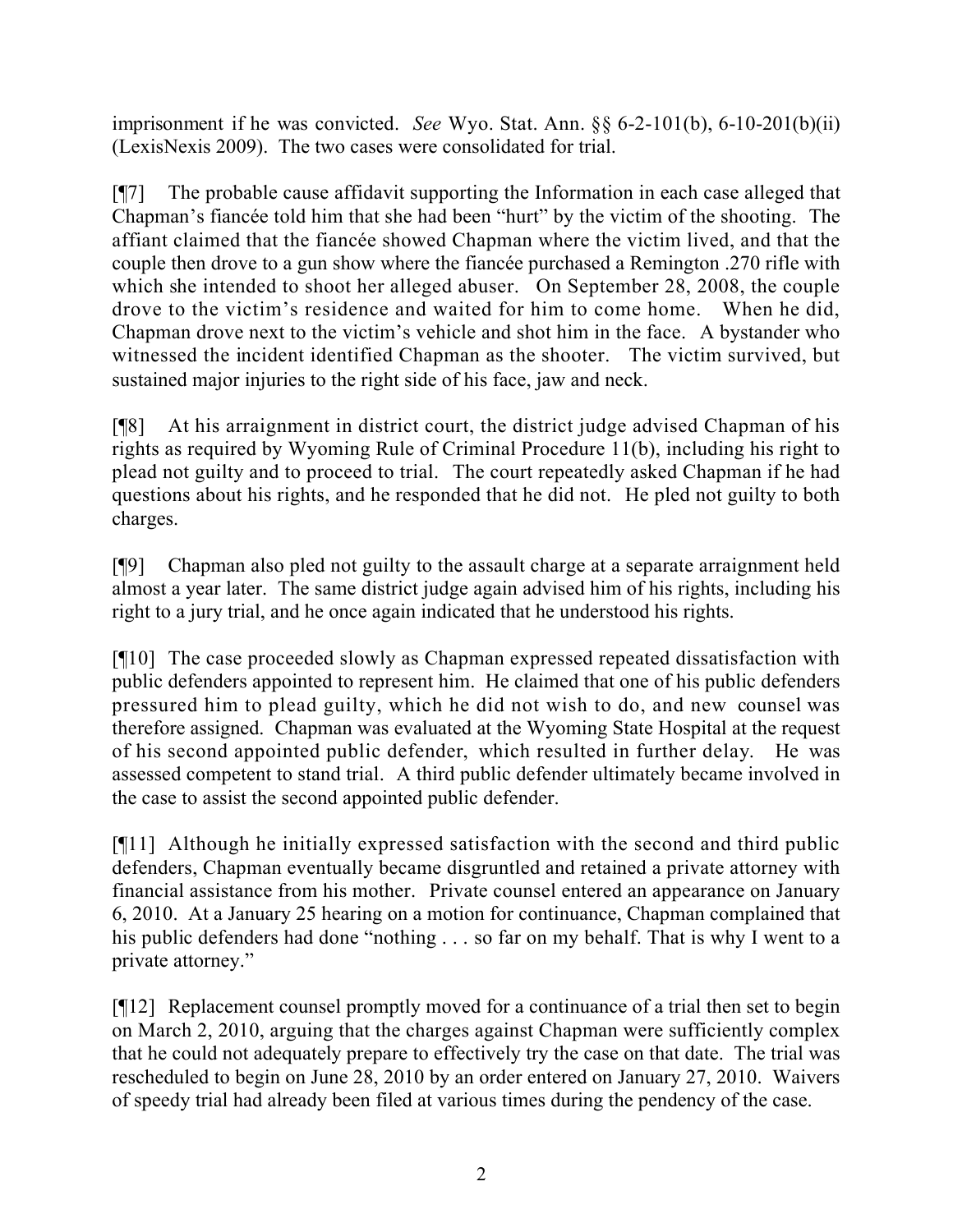[¶13] After learning that private counsel had been retained, the public defenders still assigned to the case moved to withdraw and for an order awarding public defender fees on January 19, 2010. The court set a hearing on that motion on January 29, but was forced to reschedule it because all of the involved attorneys did not appear at the appointed time, evidently due to a misunderstanding as to whether the pending issue had been resolved by stipulation. The district judge observed at the aborted hearing that Chapman had refused to come out of his jail cell to attend. The hearing was rescheduled to February 5, 2010.

# *Change of Plea*

[¶14] Before the rescheduled hearing on public defender fees began on February 5, the court was advised that Chapman wished to change his plea. The district judge noted after calling the case that "It is my understanding that we are here today because there is a plea agreement, we are anticipating a plea from you on the basis of that plea agreement. Is that your understanding?" Chapman replied, "Yes, ma'am."

[¶15] As already discussed, the court had previously advised Chapman of his rights on two prior occasions because the two cases now before it had originally been filed separately. The trial judge referred to the two prior advisements, and asked if Chapman understood his rights. He replied that he did.

[¶16] Despite this assurance, the court advised Chapman of the nature of the original charges against him as well as the penalties for attempted first degree murder, conspiracy to commit first degree murder, and aggravated assault. The effect of the habitual criminal enhancement was also explained–if the State could prove its case on this point, Chapman faced the possibility of life imprisonment on that charge as well as on the attempt and conspiracy charges. The court also advised Chapman of the consequences of a guilty plea, including that he "would be giving up the right to the presumption of innocence, the right to remain silent, the right to do a trial, the right to be confronted by witnesses and to cross-examine those witnesses, and the State wouldn't have to prove any allegation against you."

[¶17] Chapman indicated that he understood the consequences of a guilty plea, that his plea was voluntary and that he was satisfied with his current attorney's representation:

> THE COURT: . . . . Do you understand the consequences of a guilty plea? THE DEFENDANT: Yes, ma'am. THE COURT: Are you ready to plead today? THE DEFENDANT: Yes, ma'am. THE COURT: Will your plea be entered voluntarily?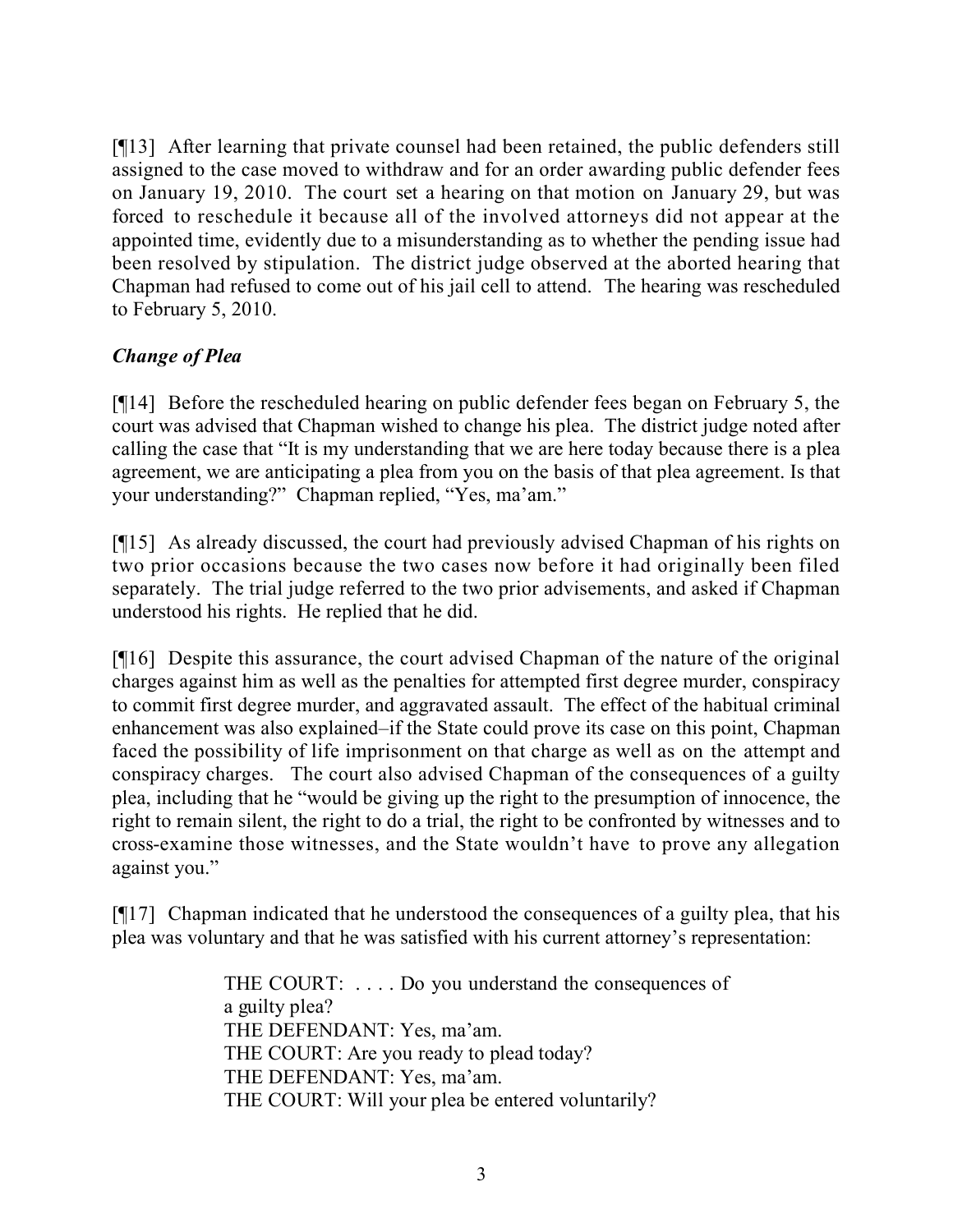THE DEFENDANT: Yes, Ma'am. THE COURT: Has anyone forced, threatened or promised you anything outside of a plea agreement? THE DEFENDANT: No, Ma'am.

. . . . .

THE COURT: Have you talked with [your attorney] about this case in general and the plea that it is anticipated that you will be entering today? THE DEFENDANT: Yes, ma'am. THE COURT: Are you satisfied with his representation of you so far? THE DEFENDANT: Yes, ma'am.

[¶18] Defense counsel then described the plea agreement. The State would amend the Information charging attempted first degree murder and conspiracy to commit first degree murder to one count of attempted second degree murder and recommend a sentence of twenty-five to fifty years on the reduced charge. Chapman would consent to the amendment, waive any right he might have to a preliminary hearing, and plead guilty to the amended charge. The conspiracy and aggravated assault charges on which the State sought habitual criminal enhancement would both be dismissed.

[¶19] Chapman would also stipulate to the amount of public defender fees incurred before he retained private counsel, as well as to the amount of restitution required to pay the victim's medical bills. However, his counsel would be free to argue that he was financially incapable of paying the public defender fees or restitution, while the State was free to argue that he was able to pay both.

[¶20] After hearing the terms of the plea agreement, the district court addressed Chapman again, and established that he understood the agreement, that he consented to the amendment of the Information, that he waived any right to a preliminary hearing on the amended charge, and that he wanted to proceed to sentencing that day. The presentence investigation required by Wyoming Rule of Criminal Procedure 32(a) had been completed early in the case, and so it was not necessary to wait for it to be compiled to proceed to sentencing if Chapman did in fact plead guilty.

[¶21] The district judge explained the elements of second degree murder, noting that the elements of attempt were the same for the amended charge as for the original charge. She also explained the minimum and maximum penalties for attempted second degree murder, which were a minimum of twenty years and a maximum of life in prison. After hearing the explanation, Chapman asked for further clarification and then expressed his understanding of what he had been told. The judge asked him again if he understood his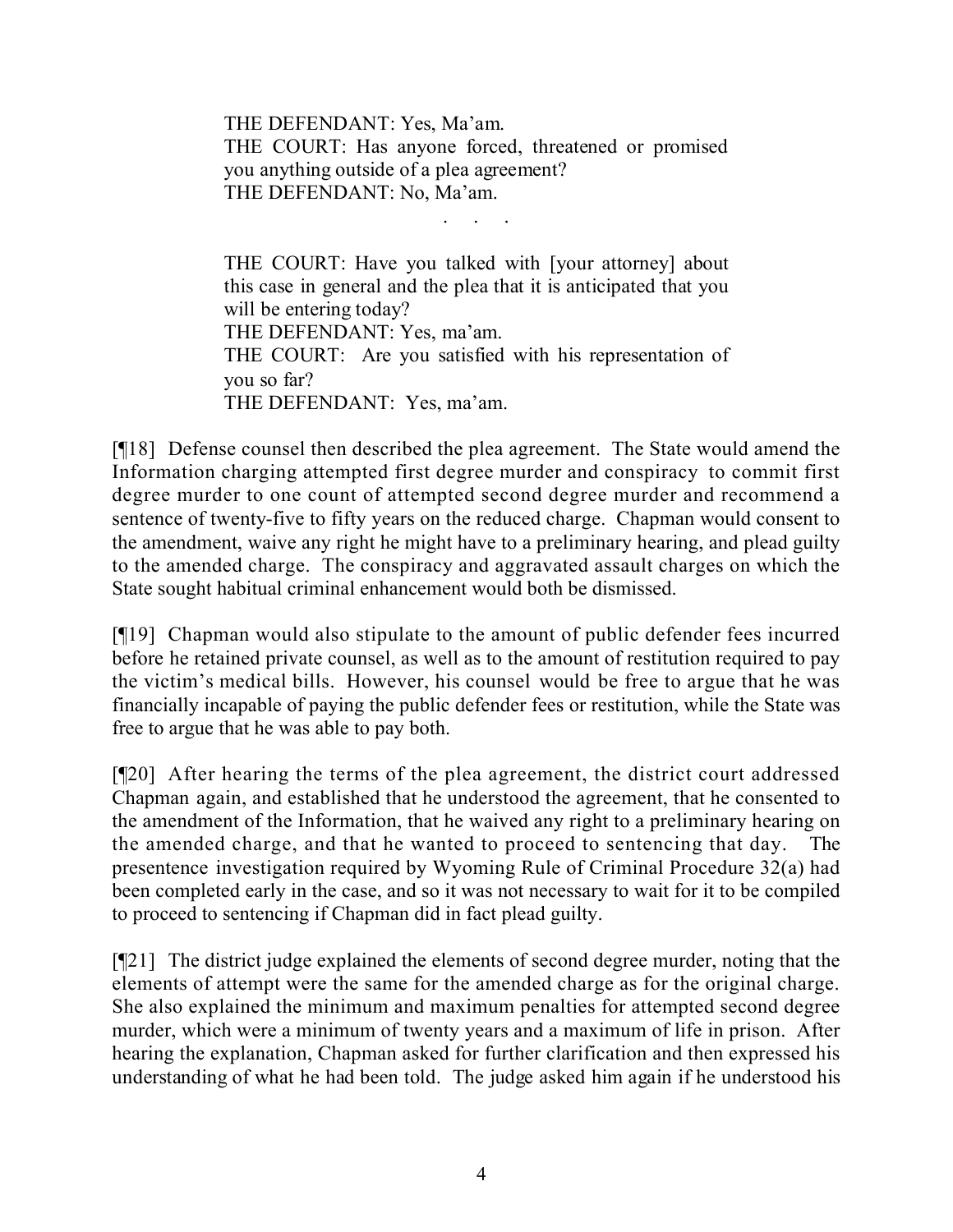constitutional rights, which she noted were the same as for the original charges, and he said that he did. When asked if he had any questions, he indicated that he did not.

[¶22] Chapman pled guilty and testified under oath to a factual basis to support the plea. He generally corroborated the allegations of the probable cause affidavit described above. However, the affidavit indicated that he told a Rock Springs police officer that he was holding the rifle at the time of the shooting, but that someone "yelled, causing him to 'jerk' at which time the gun 'went off.'" This could of course indicate that he did not intend to shoot the victim.

[¶23] In his testimony as to the factual basis for his guilty plea, Chapman stated unequivocally that he took the rifle in question from his fiancée and shot the victim on purpose–that he "meant to shoot him, yeah." The record reflects no prompting by or offthe-record conferences with defense counsel during his testimony as to the factual basis, suggesting that Chapman's responses were spontaneous.

[¶24] After taking the factual basis, the court found that Chapman was mentally alert, capable of understanding the proceedings, and competent to enter the plea. It also found that the plea was knowingly and voluntarily made, "and not the result of force or threats or promises apart from a plea agreement." It determined that Chapman had been properly advised as required by W.R.Cr.P. 11, that he understood those advisements, and that "the plea was made after consultation with competent counsel, with whom the Defendant is satisfied, without any improper inducement or conditions, with an understanding of the charge and the direct consequences." After making these findings, the court accepted the guilty plea and dismissed the aggravated assault and conspiracy to commit first degree murder charges as called for by the plea agreement.

[¶25] The court then proceeded immediately to sentencing, first correcting a minor error in the presentence investigation report which Chapman and his attorney agreed was otherwise accurate. Neither attorney made an argument concerning the sentence, although they argued their respective positions regarding restitution.

[¶26] As agreed, defense counsel did not dispute that the amounts of restitution or public defender fees were reasonable, but asked the court to find that Chapman was unable to pay either because he would be incarcerated. The State argued that restitution was appropriate given the victim's significant medical expenses. The prosecuting attorney did not specifically address whether Chapman should be ordered to pay public defender fees. Before pronouncing sentence, the court asked, "Mr. Chapman, is there anything that you would like to say to the Court at this time or do you know of any reason why this Court should not proceed to sentence you?" Chapman replied, "No, ma'am."

[¶27] The court sentenced Chapman to a term of imprisonment of not less than twentyfive years nor more than fifty years with credit for time served while awaiting trial, as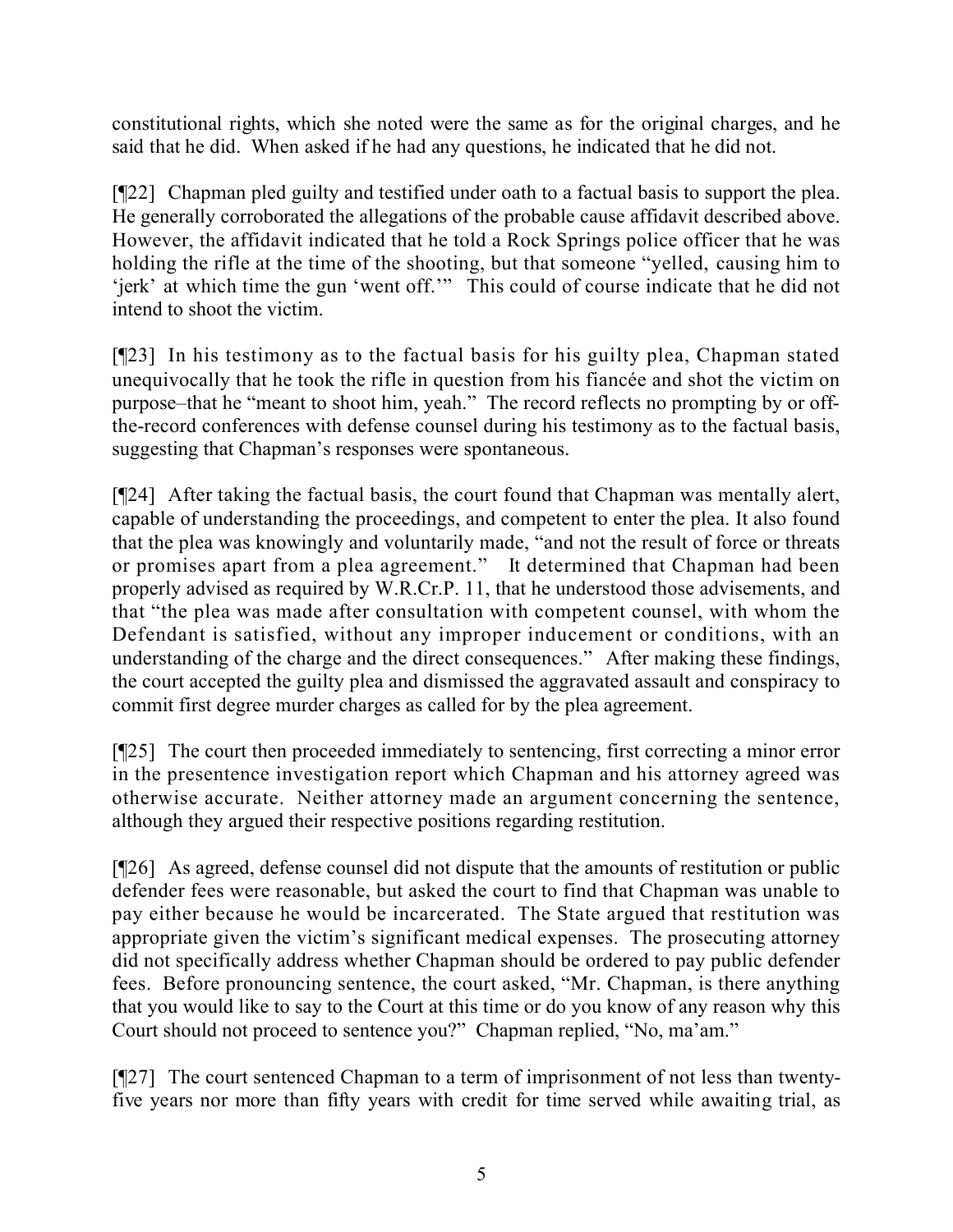called for by the plea agreement. It waived reimbursement of public defender fees but awarded \$76,589.19 in restitution for the expenses the victim and his health care providers incurred as a result of the shooting. A written judgment and sentence was entered four days later on February 9, 2010.

# *Plea Withdrawal Hearing*

[¶28] On February 11, 2010, six days after he changed his plea and was sentenced, Chapman filed a handwritten motion to withdraw his guilty plea.<sup>1</sup> He alleged that his plea was the result of duress imposed by his attorney, and specifically that "all the stress at the time & being told if I did not take the plea deal I would be getting life in prison . . . take the deal now or do life. I feel I was forced into it." He claimed that he had lied when he provided a factual basis for the plea, and that Lesley Stevenson, his mother, "was in the room [when he discussed a plea agreement with his attorney] and feels the same way  $I$  do."

[¶29] After this motion was filed, Chapman's private attorney withdrew, citing a potential conflict of interest based on the likelihood that he would become a witness. An evidentiary hearing on the motion was not held until August 25, 2011, well over a year later, due to delays in resolving a request by Chapman to represent himself, followed by appointment of a public defender (his fifth attorney in the case). The involvement of numerous attorneys also made it difficult and time-consuming for replacement counsel to locate evidence and transcripts in the hands of prior attorneys. Replacement counsel was also permitted to conduct discovery related to the motion.

[¶30] When the August 25 hearing began, counsel advised the court of a written stipulation that the county attorney's office had notified the victim that plea negotiations were taking place about one week before the February 5, 2010 hearing, and that he was notified on the morning of February 5 that Chapman would change his plea that day. He was present in the courtroom when Chapman entered his plea.

[¶31] Lieutenant Crystal Valenciano of the Sweetwater County Sheriff's Office testified when called by the defense that she was a supervisor in charge of inmate transports at the detention center in Rock Springs on February 5, 2010. She scheduled Chapman to be brought to the courthouse in Green River that day at about 9:00 a.m., but she did not find out that he needed be brought over until that same morning. This was unusual, because she typically learned about transports a week in advance. It is unclear what significance this testimony was intended to have, as Chapman was already scheduled for a hearing on the public defender's motion to withdraw and for an award of fees that morning.

 <sup>1</sup> The motion was dated February 10, 2010, a day earlier.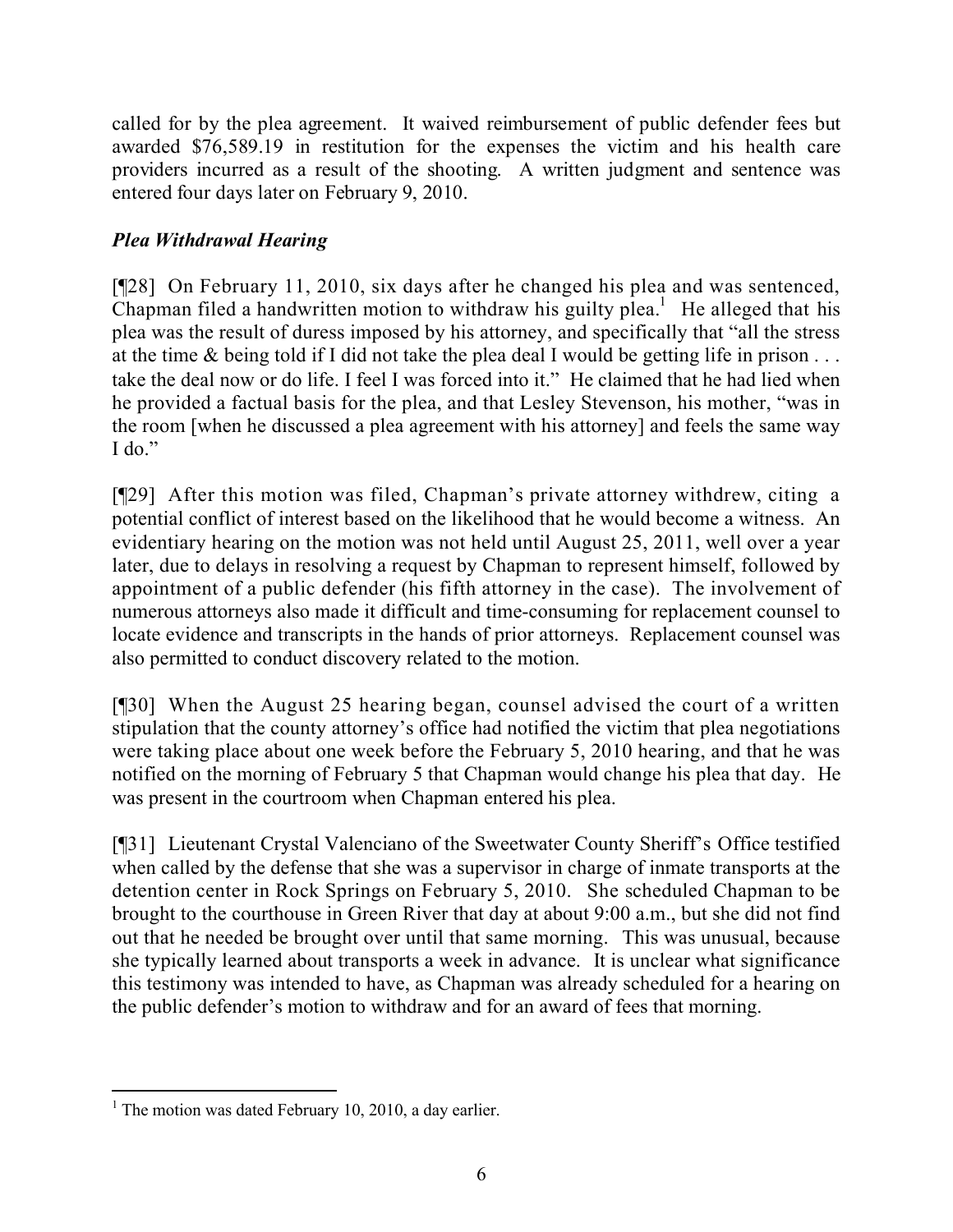[¶32] The defense then called Chapman's former private attorney. He testified that there was no plea agreement when he entered his appearance. He knew that Chapman was upset with his previous lawyers, but testified that he "never became aware that [Chapman] was dissatisfied with his other lawyers because they were pursuing plea negotiations." He asked the court for a continuance of the March 2010 trial date on January 25, 2010 because he needed to review discovery and prepare for trial. He did not recall whether he talked to the prosecutor between January 25 and February 5.

[¶33] The retained attorney testified that he anticipated an important discussion about resolving the case on February 5, the date of the hearing on public defender fees, although he was not asked why he believed this would occur. He requested that Chapman's mother Lesley Stevenson be present, and she drove through the night from Washington State to be there. He met with Chapman and his mother in the jail in Rock Springs for thirty to forty-five minutes that morning. No plea negotiations had taken place up to that point in time.

[¶34] The meeting at the Rock Springs jail was interrupted by staff who advised Chapman and his attorney that he had to be taken to the courthouse in Green River with other prisoners who had proceedings scheduled in district court that morning. The attorney arranged for Ms. Stevenson to follow him to the courthouse in her vehicle, and then discussed resolution of the case with the prosecutor. At some point, he notified the court that "if we could have some additional time we might be able to make progress resolving the case."

[¶35] The retained attorney testified that he then met with Chapman and his mother at the courthouse to discuss a possible plea agreement. The attorney said that Chapman told him, "[L]ook, if you can get me a bottom number of 25 [years] I would do that." He advised Chapman that he could file a motion for sentence reduction late into his first year of incarceration, but warned him that the decision as to whether to grant a sentence reduction would be entirely in the court's discretion. He also spoke of Department of Corrections/Board of Parole administrative good time, but he did not recall discussing whether Chapman would be eligible for placement at an adult community corrections facility, as Chapman later claimed they had. He was unsure how much time they spent discussing a possible change of plea. He remembered talking with his client about the necessary factual basis to support a plea, and how "there would be no other charges" filed with regard to the victim in this case.

[¶36] On cross-examination by the State, the attorney clarified that he does not always recommend plea agreements to clients facing potential life sentences, but that he instead leaves the decision as to whether to plead or go to trial to them after they have assessed the risks of each choice. He testified that the prosecutor was willing to recommend a term of twenty-five to fifty years if Chapman would change his plea that day, which was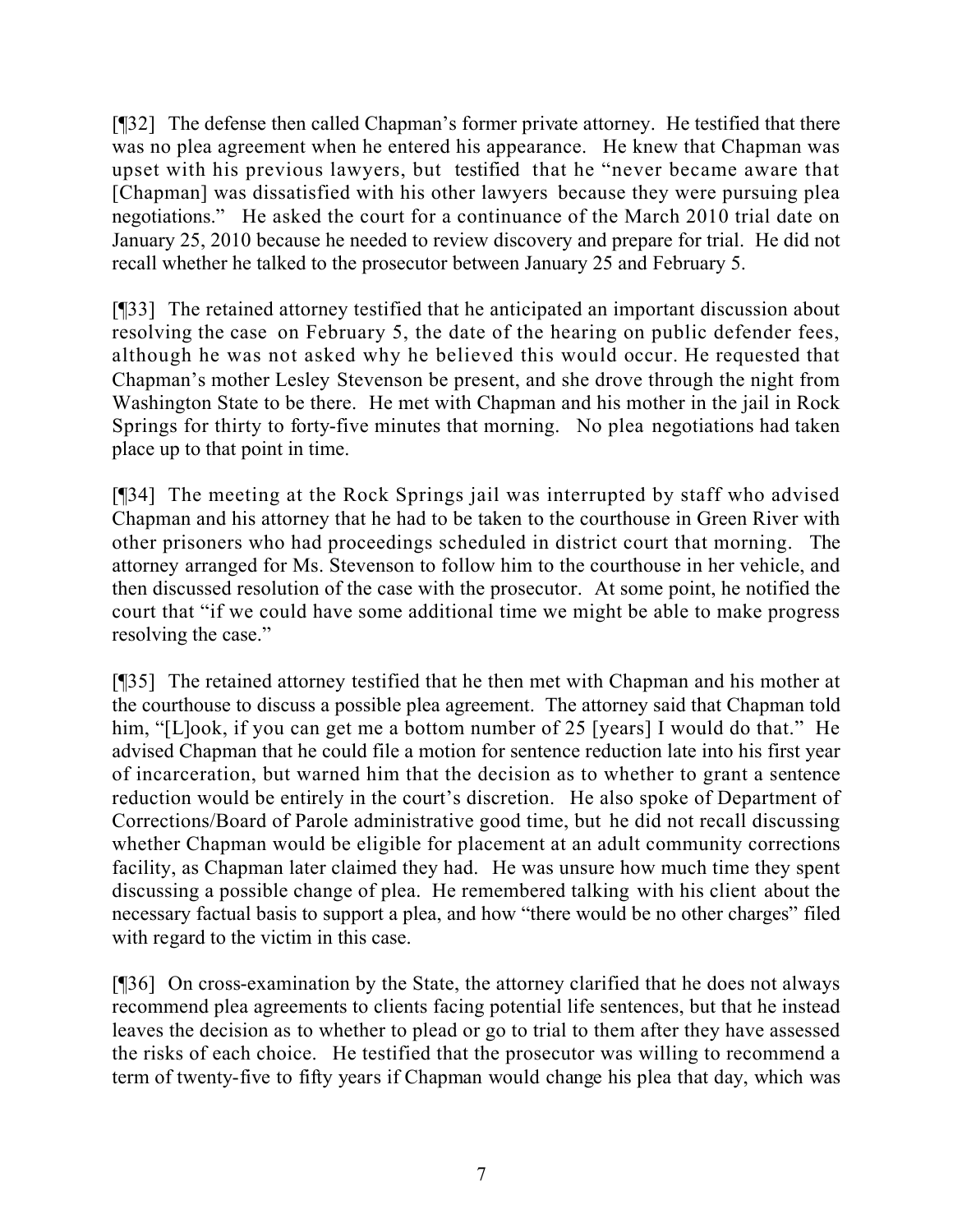acceptable to Chapman. He believed that a plea bargain was in Chapman's best interest, and he specifically told him that he could either negotiate a plea or go to trial.

[¶37] He also told Chapman that he would receive good time if he met the administrative requirements, although he cautioned him that good time was discretionary and that he should view his sentence as one of at least twenty-five years. He did not discuss the specific effect of good time on the actual length of the minimum sentence, and likewise did not tell Chapman that he would receive a sentence reduction or that he would serve only six years if he did, as Chapman claimed.

[¶38] The defense next called Dr. Carlos Garcia-Prieto, an attending adult psychiatrist at the Wyoming State Hospital, as an expert witness. His forensic evaluation of Chapman yielded the following diagnoses: substance abuse including poor impulsive disorder and antisocial personality disorder, and adjustment disorder with disturbances of emotion and conduct, which is one of the most common psychiatric disorders. Dr. Prieto explained that, in his experience as a psychiatrist, not being forthright and honest with a person like Chapman may lead him to be uncooperative, make bad decisions, and even become violent.

[¶39] Chapman also testified. He had been unhappy with his appointed public defenders because "[t]hey were more interested here, as they do in Wyoming, they plea bargain everything out." He retained the private attorney because of his reputation as a trial lawyer, and also because the attorney told him that he would take the case to trial. He specifically told his new lawyer that he wanted to go to trial. He testified that he made it "very clear" that there were to be no plea bargains when he met with counsel on January 25. He denied giving his attorney authority to enter into plea negotiations. Chapman testified that the two talked by phone on February 2 to discuss discovery and the request for reimbursement of public defender fees, but that they did not discuss plea negotiations at that time.

[¶40] Chapman testified that his attorney and his mother showed up at the jail in Rock Springs at 7:50 a.m. on February 5. They all met briefly, but did not discuss plea negotiations at that time. He was transported to Green River at approximately 9:00 a.m.<sup>2</sup>

 $\overline{a}$  $2$  Chapman gave inconsistent testimony as to the length of the meeting:

Q. [New public defender] John, I just want to be clear. You are saying to me that it [the meeting] was about ten minutes?

A. Yeah, ten minutes.

Q. But I also heard you say that it was shortly after 8:00. So which is it? A. No, it was ten minutes, ten minutes to 9:00. Sorry if I wrecked that. It was 8:50 when they called me out of my cell to come down to the front room.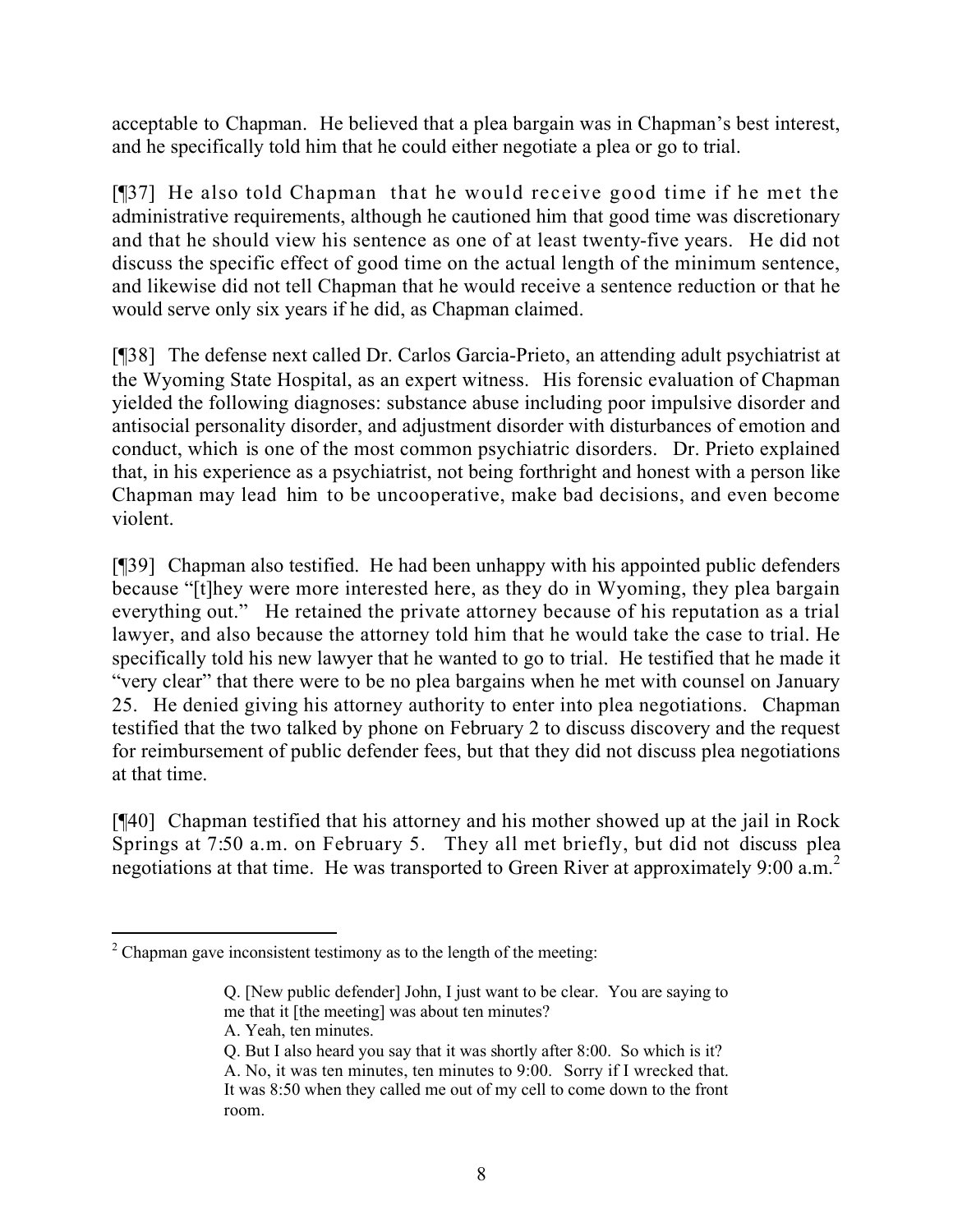Chapman anticipated a hearing which would only deal with the pending request for public defender fee reimbursement. He described what happened next as follows:

> When I got here to the courthouse I -- I was told I was here --[my attorney] came in and he said that I had waived my right to a trial. I told him a speedy trial. He said I -- no, we are not going to get into all that. The judge is expecting for you to do a plea. The district attorney is here. The victim is here, the witnesses. We have your wife on -- at Lusk on the intercom. The judge is willing to work with her, if you are willing to work with the judge. Right now she is willing to work with you, otherwise you are going to be sentenced today. So I would advise you to take a plea bargain. He said I have already spoke to the judge and I have spoke to Ms. -- he said I spoke to [the deputy county attorney]. And [the county attorney] is on his way over right now to do this. He says, ah you know, this is what is going on. I told him -- at that time regarding to the room, it was pretty long and lengthy in the room. We spent probably two hours of him going in and out. And I told him at the time just take me back to the jail. I am done with you, man. I'm done with you. I don't want a plea bargain. I told you that at the beginning. He said it's not up to me, that right had been taken away, and that I was here to be sentenced.

Even though Chapman acknowledged that his attorney spent two hours going back and forth between the witness room where he waited and the county attorney's office, he claimed not to know why his attorney would be making these mysterious peregrinations.

[¶41] Chapman testified that the judge indicated that the change of plea caught her off guard. He also testified without objection that he believed that the victim had been notified at 9:00 that morning that a change of plea would take place, which was consistent with the stipulation in the record. He also testified to the following:

> Q. Okay. When you got to the courthouse and you went in to the visiting room there what were your -- how did the discussion begin with [your attorney]?

> A. He came in. He said -- okay. My mom was sitting in the room. He walked in a little after I sat down. He said, hey, give me a minute, I'll be right back. He came back to the room. He said look. He said I just spoke to the judge and to the district attorney, they are here. You are going to be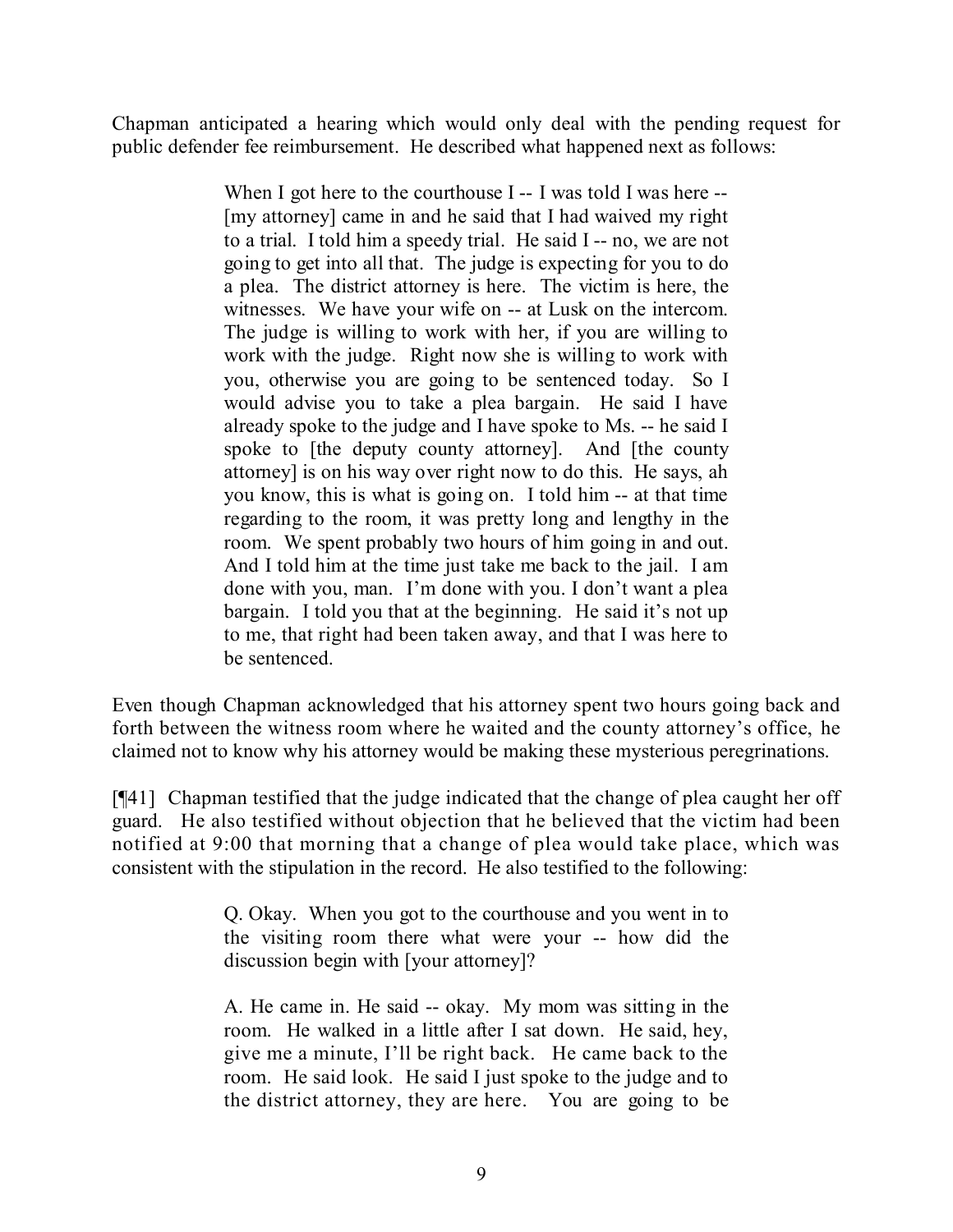sentenced today. I told him at that time, I said no, I said I'm going to trial. I'm not doing the sentence. He said no, look, there is not going to be a trial. I just spoke with the judge and district attorney and they are going to sentence you today. Now, the judge has offered you the deal that has been on the table. She is willing if you be cooperative right now because she is tired of all this. She favors you a little bit so she is all right. So if you are willing to take this deal right now I advise you to take this deal right now, which is he came in with a number of 30 to 50 is the first number he came at me with, said that he had on the table that he was going to negotiate with.

. . . . .

His exact words, you are not leaving here today until you are sentenced, you are here to be sentenced now. The judge is willing to work with you. Not the DA, the judge. He said the judge was going to work with me, she was going to let me have the deal, it was still on the table if I cooperate and take it right now. That was his -- that was his thing. I told him no, you go tell the judge I want my trial. He left the room and came back. He said no, the judge isn't going to do that. I said go tell the judge to take me back to jail because I am not doing a plea bargain.

Chapman indicated that he repeatedly asked his attorney for more time to obtain a written plea agreement and to study it, but his attorney insisted that he would be sentenced that day. He claimed that his lawyer told him that his options were either to take "the deal" (of twenty-five to fifty years) or be sentenced to life that same day.

[¶42] He also indicated that his attorney told him that he would receive a credit of fifty percent good time against his minimum sentence, and that there would be no federal prosecution as a result of the plea agreement.<sup>3</sup> He claimed that he was told that he would only serve a total of six years in prison:

> [A]s a matter of fact, he spoke with the judge, he had done some other deals with the judge and the judge had -- you know, it [was] all back to the judge, of course, according to him. That he had spoke with the judge and . . . the judge said

<sup>&</sup>lt;sup>3</sup> The record is silent as to what federal charges might have been brought. It is clear that Chapman was a convicted felon, however, and he might therefore have been subject to a federal charge of being a felon in possession of a firearm at the time of the shooting. *See* 18 U.S.C. 922(g) (2012).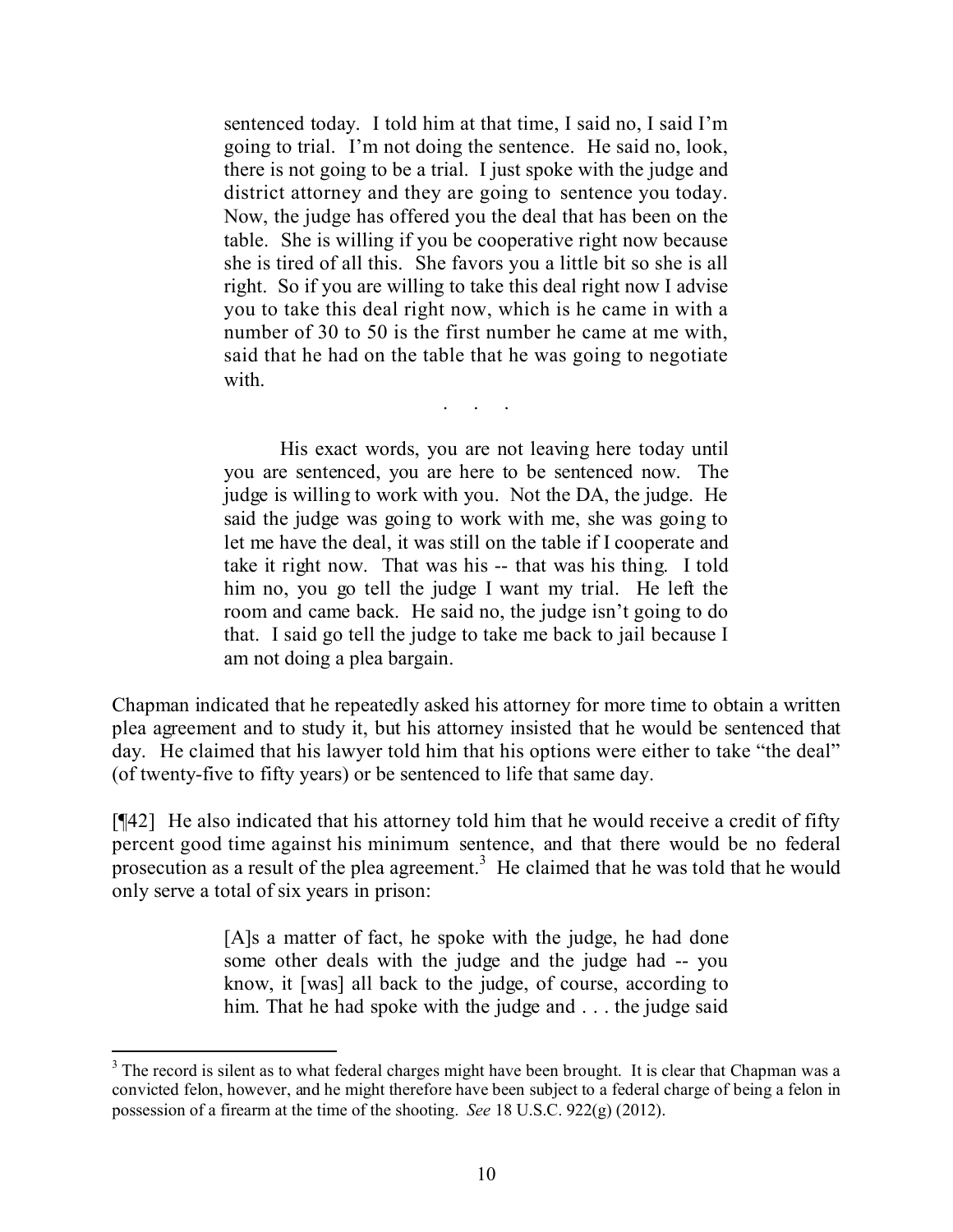that if we would just settle this since it was so long and it had been so much and so much confusion. If would just satisfy the victim right now with this number, she was willing to do a sentence reduction, take 15 off the top, five off the bottom. Now that's pretty good because I'm only doing 50 percent with the credits for my time served. That is ten years for credit of time served. I am three years down. That only gives you six to six and a half years and you can do that [at a community correction facility], yeah.

In response to questions about the specific language that his attorney had used, Chapman claimed that "I have got [sic] a photographic memory. I can repeat just about anything over time."

[¶43] Chapman testified that although he believed that he would only serve six years after entering his plea on February 5, he realized this was incorrect after talking to other inmates and doing legal research at the jail's law library. He felt that his lawyer provided false and misleading information, and indicated that at the time he changed his plea he believed that he had waived his right to a trial and would be sentenced that day regardless of whether he entered into a plea agreement because that is what his lawyer told him. He felt pressured, coerced, manipulated, and that he had no control over the situation.

[¶44] On cross-examination, Chapman testified that he was upset with all of his previous attorneys because they wanted him to enter into a plea agreement when he just wanted to go to trial. He believed that his retained attorney had "manipulate[ed] the system for two hours," referring to the time period during which plea negotiations were taking place. He admitted that he was familiar with the legal system and that he knew he had a choice between pleading guilty and going to trial based on past experience. However, he still claimed that he was told that he had no choice but to take the plea agreement and plead guilty, or go to prison for life without a trial. He testified that he lied to the court about understanding his rights, about entering a voluntary plea, and about the factual basis he gave.

[¶45] The defense next called a records manager for the Wyoming Department of Corrections. She testified that "good time" typically reduces a well-behaved inmate's minimum term by one-third and his or her maximum term by one-quarter because it only applies to time actually served. She also testified that it is common for attorneys and inmates alike to believe that good time results in a fifty percent reduction in a minimum sentence, but that the system does not in fact work that way.

[¶46] Chapman called his mother Lesley Stevenson as his final witness. She testified that she paid to retain replacement counsel because he was willing to take the case to trial as her son wished to do. The attorney contacted her at some point before February 5 and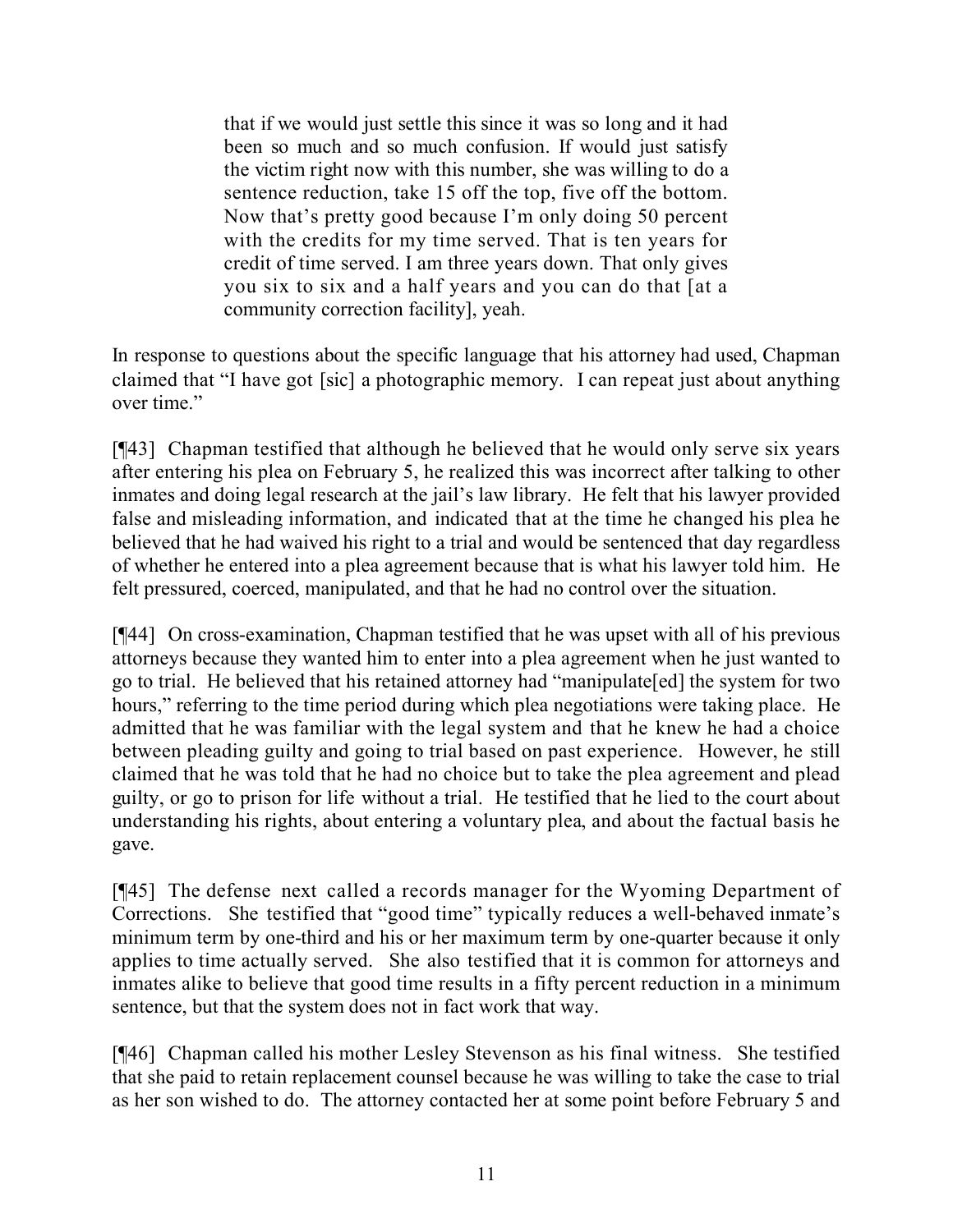told her it was "imperative that [she] be there" for the February 5 hearing, and she therefore drove overnight through a blizzard from Idaho to Rock Springs despite the fact that she was recovering from pneumonia.

[¶47] She met with her son and counsel at the jail that morning, and Chapman did not authorize his attorney to negotiate a plea at that meeting. She traveled to the courthouse in Green River after the detention center staff took her son there. She was present when counsel and her son met at the courthouse. Her son's attorney told him that the prosecutor had offered to recommend a term of thirty to fifty years. She said that Chapman "absolutely exploded and said no way." She testified that Chapman said that the numbers would need to be "really low" but explained that what he really wanted was to go to trial. The attorney left and came back with the offer of twenty-five to fifty years, which Chapman refused.

[¶48] Ms. Stevenson claimed that counsel then told Chapman that he would be sentenced that day, and that his only choices were to plea bargain or receive a life sentence. Chapman argued with his lawyer, and counsel then told him that he would only serve six to eight years at a work camp after receiving a sentence reduction. Chapman asked for more time to consider his options, to which the attorney replied, "You can take what the prosecutor is offering or you can get sentenced to life. . . . [T]his is a one time right now deal." She testified that the attorney "emphatically said if we didn't take the plea bargain he was going . . . to be sentenced for life," and she "still didn't understand why we couldn't have a trial."

[¶49] Ms. Stevenson testified that her son's attorney had provided him false and misleading information. She recorded her recollection of the events of that day in a letter written after the private attorney was discharged. The letter was received into evidence at the hearing, and stated as follows:

> [The attorney] finally was able to talk the prosecutor down to 25 to 50 years, which he explained meant that John would only be in prison for about 16 years if he made the plea right now.

[¶50] The State called no witnesses. The court found that Chapman had failed to prove that manifest injustice would result if he was not allowed to withdraw his plea for reasons discussed below. It therefore orally denied the motion, and subsequently entered a written order confirming that decision on September 22, 2011.

[¶51] On October 19, 2011, Chapman filed a notice of appeal of the written September 22, 2011 order denying his motion to withdraw the guilty plea and to the judgment and sentence entered on February 5, 2010.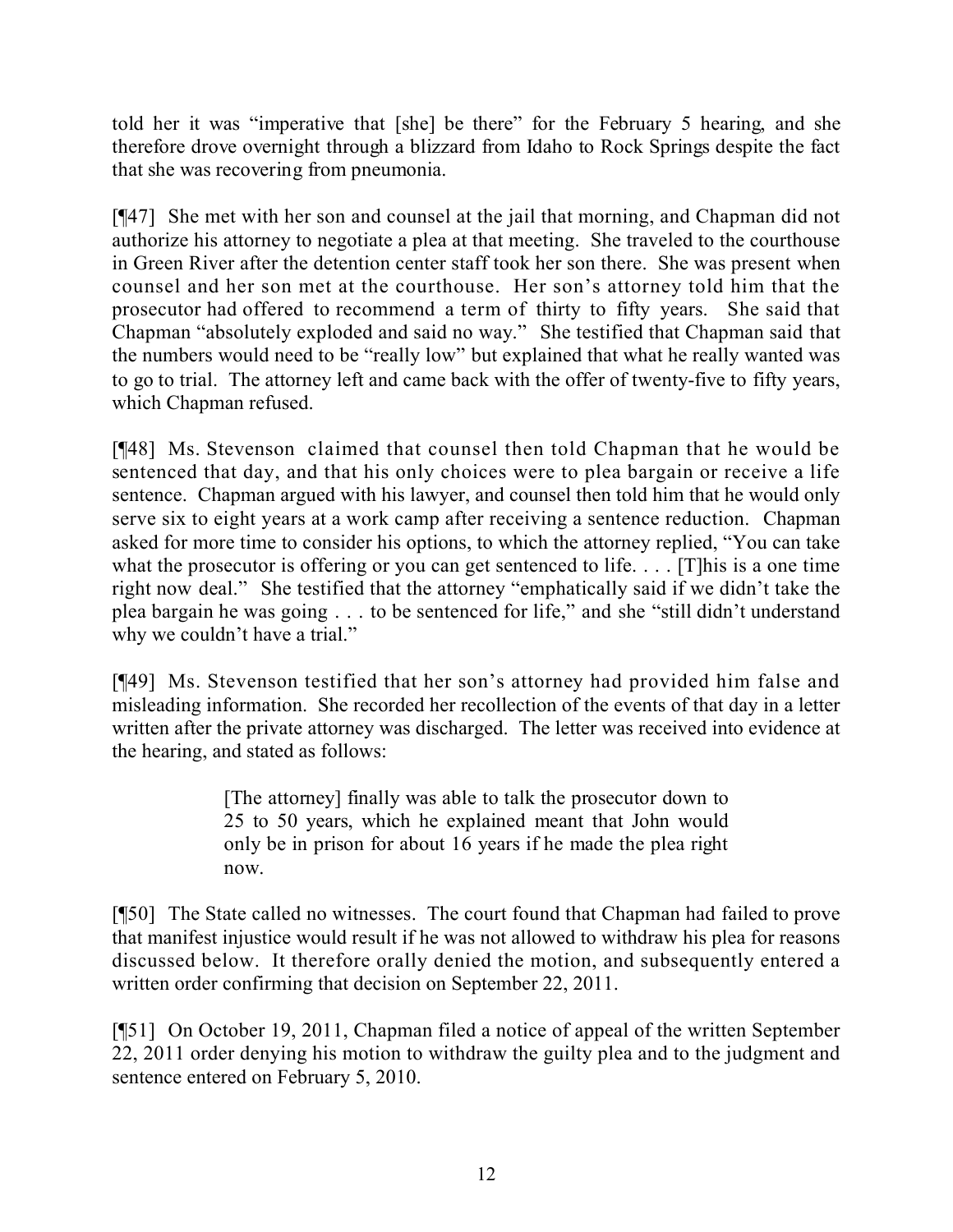#### **STANDARD OF REVIEW**

[¶52] We review the denial of a motion to withdraw a guilty plea for an abuse of discretion, meaning that "we must determine whether the trial court could reasonably conclude as it did and whether any facet of its ruling was arbitrary or capricious." *Dobbins v. State*, 2012 WY 110, ¶ 53, 298 P.3d 807, 821–22 (Wyo. 2012) (quoting *Kruger v. State*, 2012 WY 2, ¶ 26, 268 P.3d 248, 254 (Wyo. 2012)). *See also Jackson v. State*, 2012 WY 56, ¶ 6, 273 P.3d 1105, 1107 (Wyo. 2012) (citation omitted); *Follett v. State*, 2006 WY 47, ¶ 19, 132 P.3d 1155, 1162 (Wyo. 2006) (citing *Ingersoll v. State*, 2004 WY 102, ¶ 19, 96 P.3d 1046, 1051–52 (Wyo. 2004)). The trial court's findings of fact are reviewed to determine whether they are clearly erroneous. *Palmer v. State*, 2008 WY 7, ¶ 11, 174 P.3d 1298, 1301 (Wyo. 2008) (citing *McCard v. State*, 2003 WY 142, ¶ 8, 78 P.3d 1040, 1043 (Wyo. 2003)). When reviewing a decision to determine whether it is clearly erroneous:

> [W]e assume that the evidence of the prevailing party below is true and give that party every reasonable inference that can fairly and reasonably be drawn from it. We do not substitute ourselves for the trial court as a finder of facts; instead, we defer to those findings unless they are unsupported by the record or erroneous as a matter of law.

*Harber v. Jensen*, 2004 WY 104, ¶ 7, 97 P.3d 57, 60 (Wyo. 2004). A finding is clearly erroneous when, although there is evidence to support it, the reviewing court is left with a definite and firm conviction that a mistake has been committed after examining all of the evidence. *BJ Hough, LLC v. City of Cheyenne*, 2012 WY 140, ¶ 8, 287 P.3d 761, 764 (Wyo. 2012) (citation omitted).

[¶53] Wyoming Rule of Appellate Procedure 2.01 provides as follows:

An appeal from a trial court to an appellate court shall be taken by filing the notice of appeal with the clerk of the trial court within 30 days from entry of the appealable order . . . .

W.R.A.P. 2.01(a). This requirement is both mandatory and jurisdictional, meaning that "[t]he failure to timely file a notice of appeal deprives this Court of jurisdiction to hear the appeal." *Yeager v. Forbes*, 2003 WY 134, ¶ 14, 78 P.3d 241, 247 (Wyo. 2003) (citation omitted); *see also* W.R.A.P. 1.03. Moreover, "when a party fails to timely appeal an appealable order [as defined by W.R.A.P. 1.05], he cannot raise the issues decided in the order in a subsequent appeal." *Cook v. Swires*, 2009 WY 21, ¶ 10, 202 P.3d 397, 400 (Wyo. 2009) (citation omitted). The existence of subject matter jurisdiction is a question of law that may be raised *sua sponte* at any time. *Id.*; *Thunder Basin Coal*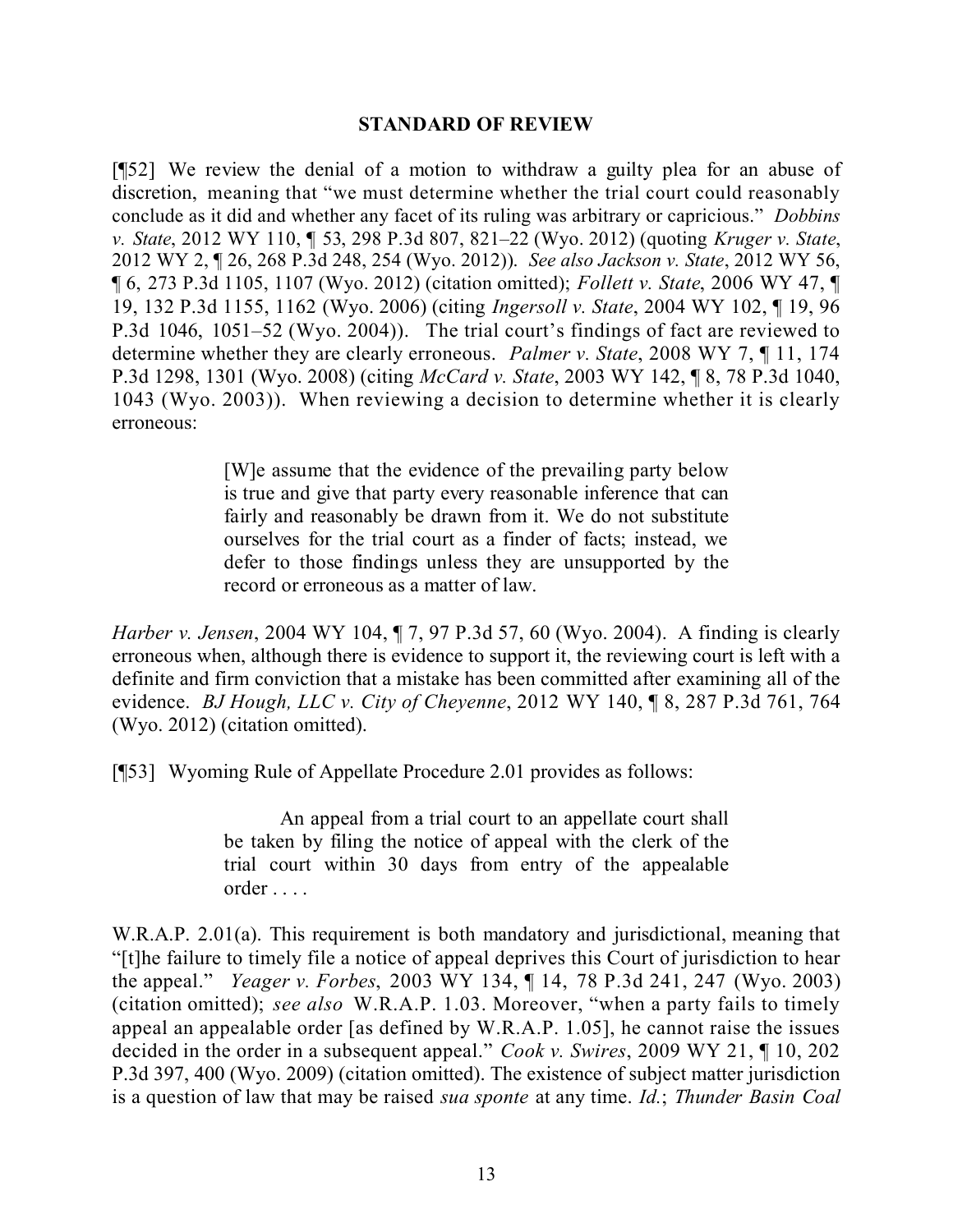*Co. v. Campbell Cnty.*, 2006 WY 44, ¶ 36, 132 P.3d 801, 813 (Wyo. 2006) (citing *Scherer v. Schuler Custom Homes Const., Inc.*, 2004 WY 109, ¶ 10, 98 P.3d 159, 162 (Wyo. 2004)).

### **DISCUSSION**

#### *Plea Withdrawal*

 $\overline{a}$ 

[¶54] Wyoming Rule of Criminal Procedure 32(d) provides as follows:

(d) *Plea withdrawal*. -- If a motion for withdrawal of a plea of guilty or nolo contendere is made before sentence is imposed, the court may permit withdrawal of the plea upon a showing by the defendant of any fair and just reason. At any later time, a plea may be set aside only to correct manifest injustice.

W.R.Cr.P. 32(d). Rule 32(d) does not impose a time limit for the filing of a postsentence motion to withdraw a guilty plea. However, we have held that a motion to withdraw a guilty plea must be filed within the time for filing a notice of appeal. *Nixon v. State*, 2002 WY 118, ¶¶ 13–14, 51 P.3d 851, 854 (Wyo. 2002). Chapman filed a motion to withdraw his guilty plea just two days after a judgment and sentence was entered, well within the thirty days allowed by Wyoming Rule of Appellate Procedure 2.01. Although his motion was not decided for approximately twenty months, the Rules of Criminal Procedure do not impose a time limitation as they do for certain types of post-trial motions, and we are therefore able to reach the merits of this issue.

[¶55] Chapman argues that his plea was involuntary because his attorney made misrepresentations or gave bad advice on which he relied. He claims that three separate misrepresentations induced him to plead guilty: (1) that he would serve substantially less time than he actually would before being eligible for parole due to good time allowances and a sentence reduction; (2) that he must accept a plea agreement and enter a guilty plea to a lesser charge or receive a life sentence without a trial; and (3) that federal charges would not be filed because there would be a notice of *nolle prosequi*<sup>4</sup> from federal authorities. He contends that he would have gone to trial if he had not been misled.

[¶56] The State responds that the district court properly exercised its discretion and reasonably concluded that Chapman's claims were not credible. It contends that the calm and relaxed demeanor of Chapman observed by the district judge at the change of plea hearing was inconsistent with his subsequent claim that he was pressured and coerced to

<sup>&</sup>lt;sup>4</sup> A legal notice that a prosecutor has abandoned an action. Black's Law Dictionary 1147 (9th ed. 2009). Chapman seemed to be more familiar with this term than anyone else involved in the case.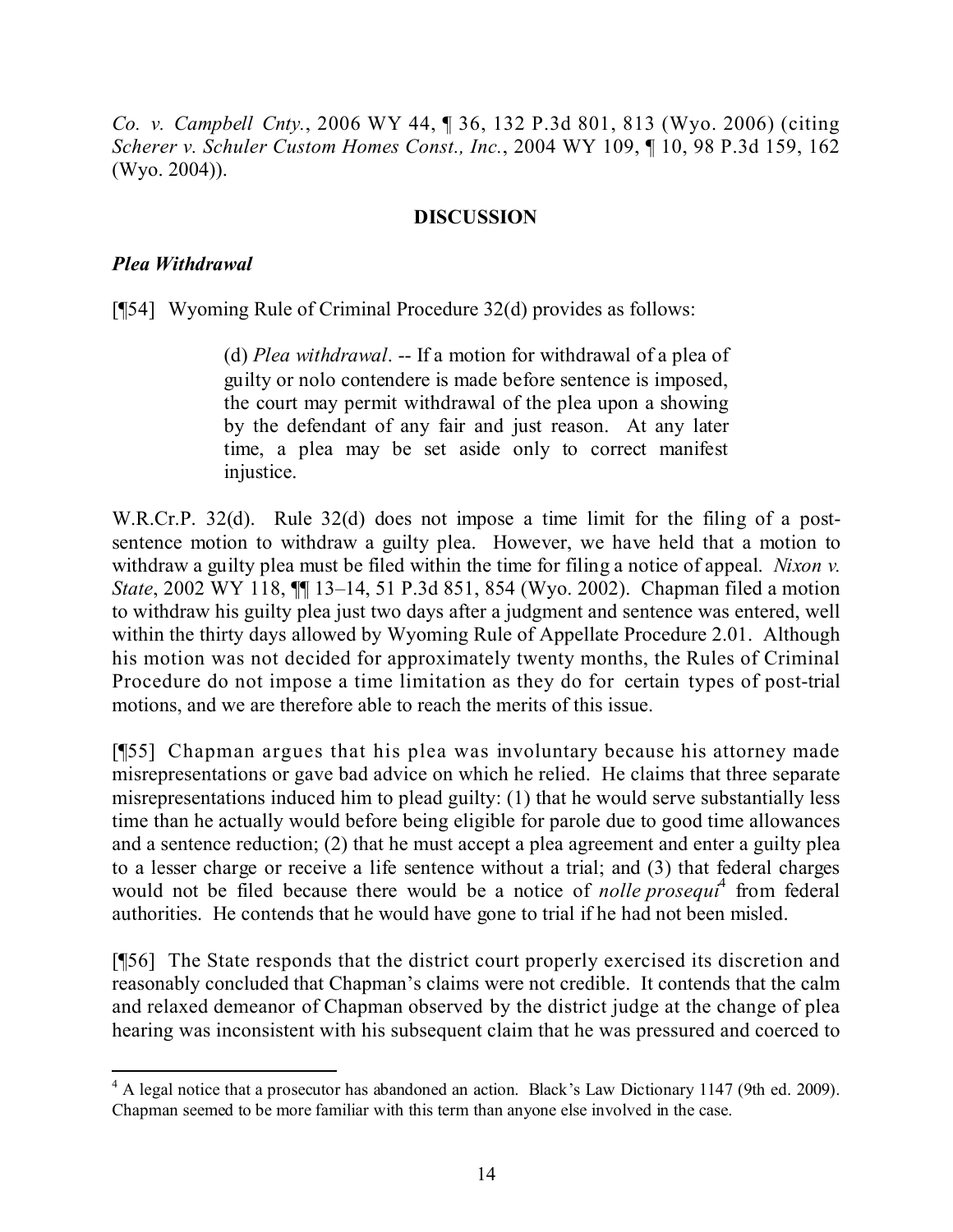enter a guilty plea. The State also points to Chapman's statements that he understood his rights, which would be inconsistent with his claim that he was convinced that he no longer had a right to a trial.

[¶57] Rule 32(d) of the Wyoming Rules of Criminal Procedure provides that the trial court may allow a defendant to withdraw a guilty plea after sentencing only upon a showing that manifest injustice would result if he is not allowed to do so. "Manifest injustice contemplates a situation that is unmistakable or indisputable, was not foreseeable, and affects the substantial rights of a party. [The rule] is, in part, intended to address a fundamental defect which inherently results in a complete miscarriage of justice or an omission inconsistent with the rudimentary demands of fair procedure." *Follett*, ¶ 19, 132 P.3d at 1161 (quoting *Ingersoll*, ¶ 19, 96 P.3d at 1051). The district court concluded that Chapman did not make the required showing. As noted above, we review the trial court's findings of fact to determine whether they are clearly erroneous, and its decision for an abuse of discretion. *See Palmer*, ¶ 11, 174 P.3d at 1301 (citing *Ingersoll*, ¶ 12, 96 P.3d at 1050; *McCard*, ¶ 8, 78 P.3d at 1043).

[¶58] The court indicated that it was not convinced that coercion took place, or that representations were made without authority. The judge did not find the circumstances surrounding the plea agreement to be as suspicious as Chapman claimed they were. She noted that "just because [the private attorney] conveyed an offer that was made by the State, doesn't mean that he represented that he had authority to settle the case." The court likewise found nothing coercive about the fact that defense counsel explained the factual basis required to support a plea to attempted second degree murder, pointing out that sometimes defendants want to plead guilty but balk at actually admitting guilt, and therefore fail to provide the required factual basis. The court also observed that many hearings get changed from one purpose to another at the last minute, and that "[t]he fact that this deal was made quickly is not per se evidence that it was done in an improper way."

[¶59] The court also found that Chapman had "some serious credibility issues," noting that his testimony "speaks for itself today. I just kind of sat and let him go on and on. It got more incredible as it went along. . . . I got to hear about his photographic memory. I find his testimony to have been less than credible, especially in view of the self-interest that he has in the outcome of this hearing." The court declined to comment on the credibility of counsel, explaining that he was an officer of the court, and that it was "incredible to really believe that he said that you are getting sentenced no matter what, the judge has already agreed, the judge owes me some favors." The court further observed that Ms. Stevenson seemed credible, but that she presented conflicting testimony about both the discussion of a minimum term of years and the length of her drive to Rock Springs.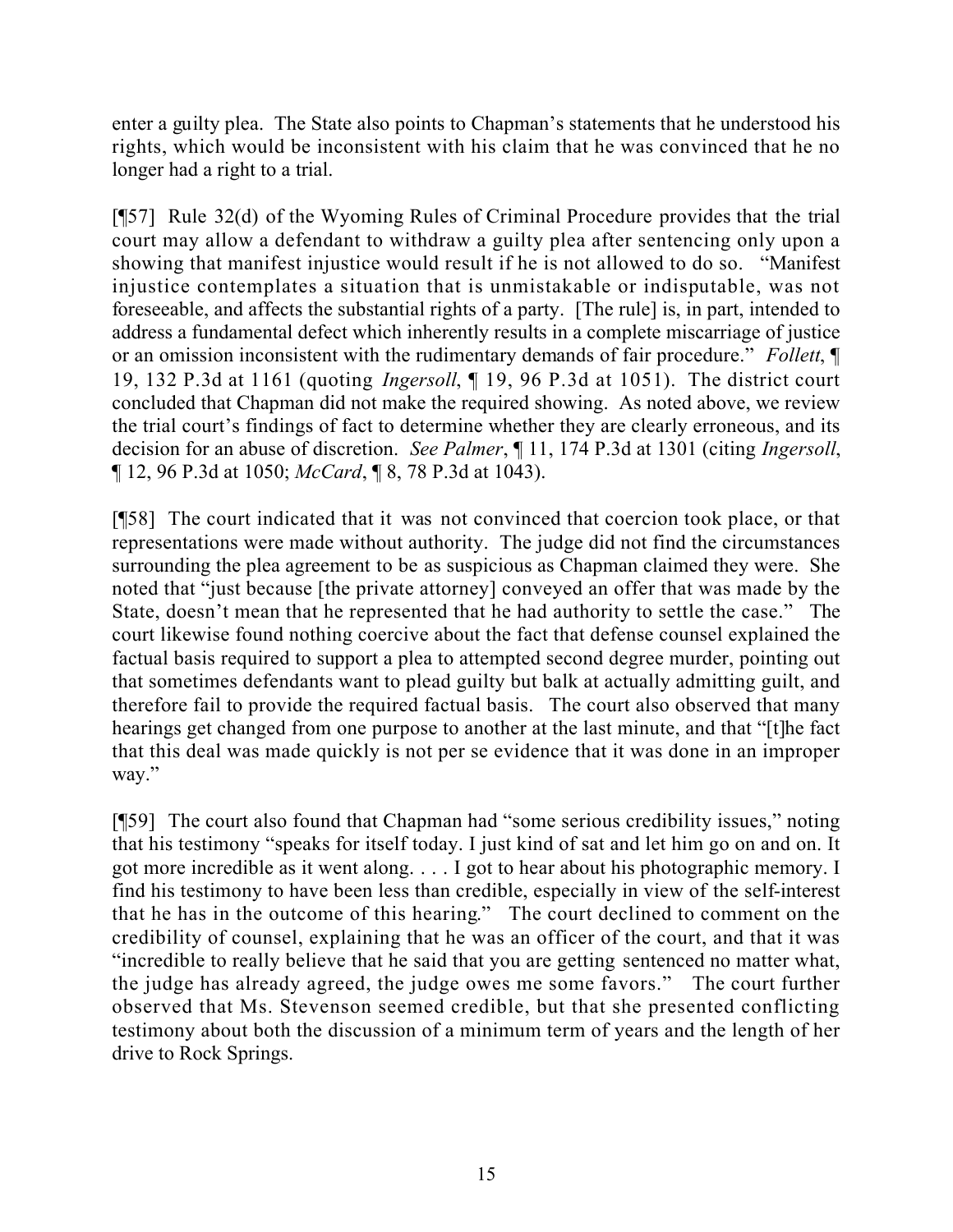[¶60] Finally, the district judge observed that she had firsthand knowledge of the change of plea hearing. She indicated that she was not manipulated by defense counsel as Chapman alleged. She did not find out about the change of plea until 11:00 a.m. on February 5, when her judicial assistant told her that Chapman had decided to change his plea, and she had no contact with any of the attorneys before then. The judge indicated that she was vigilant and observant during the change of plea hearing. She intentionally engaged Chapman in dialogue, and she asked him several times if he understood his rights or had any questions. At one point, Chapman asked her a question that "indicated clearly that he understood what was going on."

[¶61] She observed that Chapman remained relaxed and calm throughout the change of plea proceeding. There was no visible indication of any conflict between client and counsel, and Chapman's demeanor never suggested that he did not want to plead guilty. His body language was different than it had been in previous hearings when he was agitated because he was not getting along with his attorneys. The trial judge concluded that Chapman asked her to disregard her own observations, and that she could not do so. She found no credible evidence of deception, coercion, or intimidation perpetrated by Chapman's attorney.

[¶62] Turning to the record itself, Chapman's statements were patently incredible. He admitted that his lawyer spent two hours going back and forth between the room where he and his mother were located and the prosecuting attorney's office. This activity would be typical of a defense attorney attempting to negotiate a plea agreement. After this extended period of what would be aimless behavior on counsel's part if plea negotiations were not being conducted, Chapman entered the courtroom and calmly pled guilty to attempted second degree murder. He provided a spontaneous and credible factual basis to support the plea. He had not previously been reticent about expressing his disenchantment with his public defenders, and it is no wonder that the district judge found his claim to have been coerced incredible based on her observations of his behavior. The record is consistent with the district court's observations.

[¶63] Chapman and his mother claim that he was terribly upset with his lawyer and that he refused to even consider a plea agreement. This claim cannot be reconciled with his contention that he was misled into agreeing to one because he thought he would serve a little more than six years time in community corrections for shooting a man in the face at close range with a high-powered hunting rifle with the obvious intent to kill him.

[¶64] Chapman was on parole on felony charges in two other states at the time of the shooting, and the criminal history reflected in his presentence investigation report shows that these were not his first experiences with felony prosecution. It is simply unbelievable that any competent adult, much less one who has been previously prosecuted for and convicted of felonies, and who has been fully advised of his rights as Chapman had been, could believe that a trial judge could or would sentence a defendant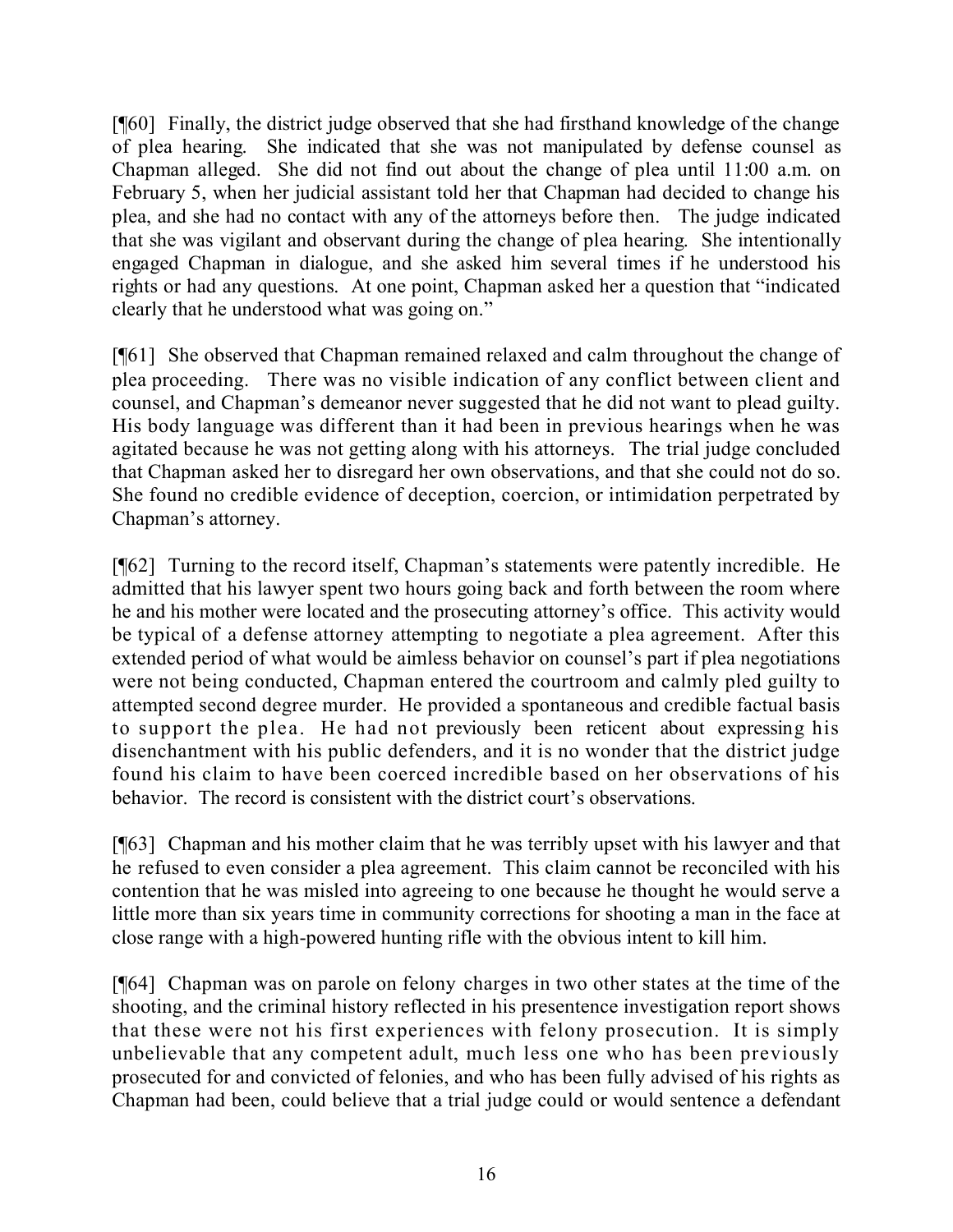to life in prison without a guilty plea or a trial. This is a scenario too far-fetched even for Franz Kafka.<sup>5</sup>

[¶65] This claim is even more incredible in light of the fact that Chapman was present at a hearing on replacement counsel's motion to continue the trial on January 25, 2010, just eleven days before he changed his plea. He heard the court continue the trial date to allow counsel enough time to prepare. The transcript of that hearing clearly reflects that the trial judge was concerned about delay, and wanted Chapman to have his trial as soon as reasonably possible.

[¶66] Ms. Stevenson's testimony was itself incredible in some respects, but in others credibly undercut Chapman's claims. For example, she originally wrote in her narrative of the conversations between Chapman and his lawyer that he was told he could serve as little as sixteen years before being paroled, which would be about two-thirds of his minimum sentence. This was approximately the good time credit which the Department of Corrections records manager testified well-behaved inmates might expect to receive. Ms. Stevenson also corroborated defense counsel's claim that he spent two hours working on a plea agreement before one was reached.

[¶67] Finally, she testified that Chapman said that the numbers would need to be "really low" after his attorney conveyed the State's offer to recommend a sentence of thirty to fifty years. Although she was quick to explain that he meant that he really wanted to go to trial, the explanation makes no sense. All her son had to do to go to trial was to maintain his not guilty plea. He already had a trial date.

[¶68] The district judge did not abuse her discretion in denying Chapman's motion to withdraw his plea, and her findings of fact were certainly not clearly erroneous. She assessed the credibility of the witnesses, weighed conflicting testimony, and made necessary inferences, deductions, and conclusions based on what she had seen and heard. *See Brown v. State*, 944 P.2d 1168, 1170 (Wyo. 1997). She correctly ruled that Chapman failed to prove that manifest injustice would result from a refusal to allow him to withdraw his guilty plea.

# *Restitution Order*

[¶69] We must determine whether this Court has jurisdiction to consider Chapman's appeal of the district court's order of restitution. As noted above, the judgment and sentence was entered on February 9, 2010. No notice of appeal was filed until October 19, 2011, well over a year and a half later. Wyoming Rule of Appellate Procedure 2.01(a) allows an appellant only thirty days to file a notice of appeal.

 <sup>5</sup> Franz Kafka, The Trial (1915).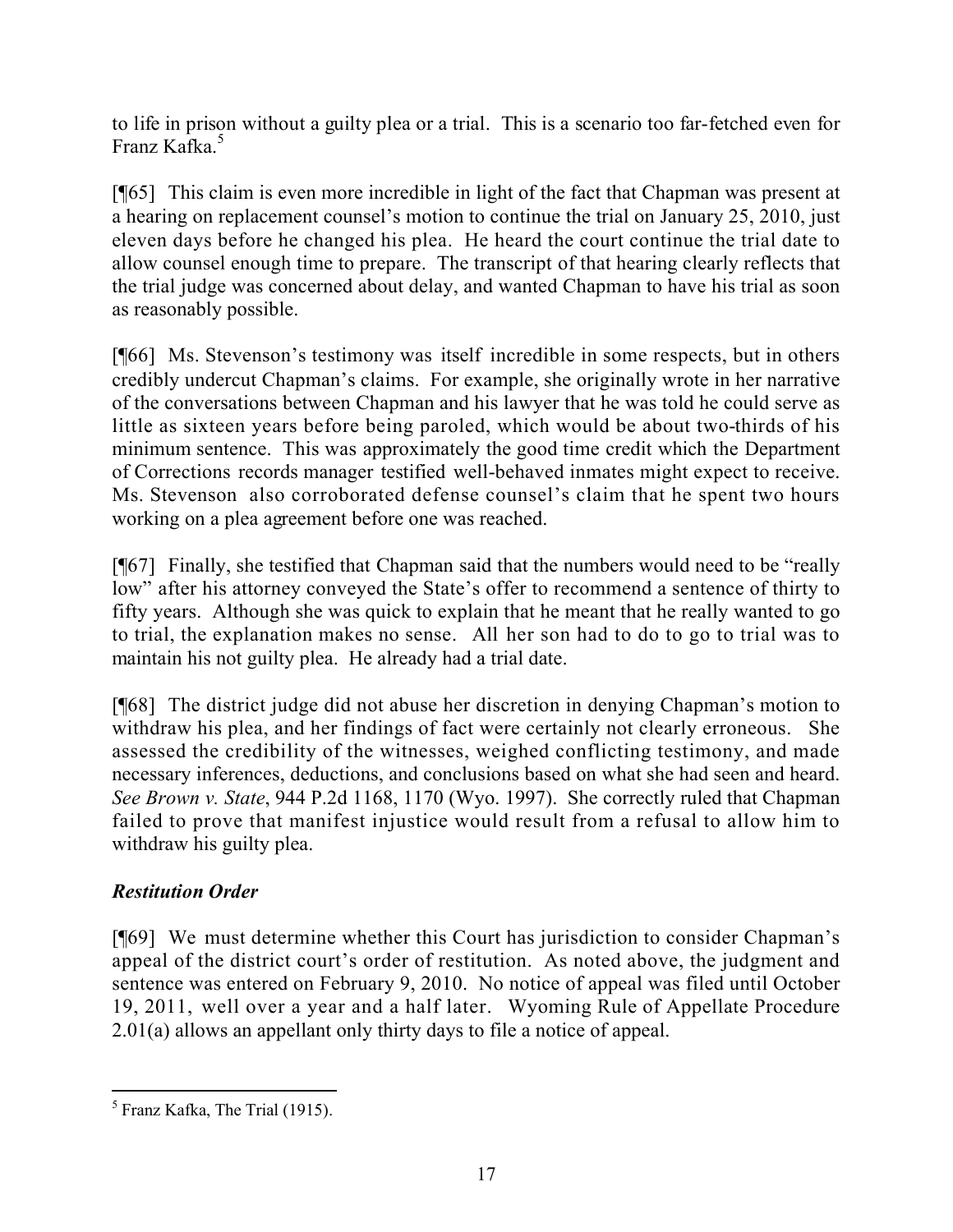[¶70] Rule 2.03 of the Wyoming Rules of Appellate Procedure provides that the running of time to file a notice of appeal is terminated by the timely filing of "a motion for judgment of acquittal made pursuant to Rule 29(c), Wyo. R. Cr. P.; a motion for a new trial made pursuant to Rule 33, Wyo. R. Cr. P.; or a motion in arrest of judgment made pursuant to Rule 34, Wyo. R. Cr. P." W.R.A.P. 2.03. Motions to withdraw a guilty plea are not included on the above list, and therefore do not toll the time for filing a notice of appeal. Chapman's time to appeal the restitution provisions of the judgment and sentence was not therefore extended by the motion to withdraw his guilty plea, and the notice of appeal filed in 2011 was therefore untimely. "The failure to file a timely notice of appeal from a final, appealable order deprives this Court of jurisdiction to hear the appeal." *Cook*, ¶ 10, 202 P.3d at 400 (citing *Yeager*, ¶ 14, 78 P.3d at 247).

[¶71] Chapman filed motions to correct an illegal sentence on December 27, 2011 and February 22, 2012, long after a judgment and sentence had been entered, after the hearing on Chapman's motion to withdraw his guilty plea, and after a notice of appeal concerning the denial of that motion had been filed. In each motion he claimed that he was unable to pay restitution and that the judgment and sentence ordering it was therefore illegal. The court made a minute entry indicating that it would not act upon the motion due to the pendency of this appeal.

[¶72] An award of restitution may be reviewed on a motion to correct an illegal sentence if it is claimed that the sentencing court exceeded its authority when it made the award, but not if the claim is that the decision to award restitution was factually erroneous. *Hite v. State*, 2007 WY 199, ¶ 10, 172 P.3d 737, 739–40 (Wyo. 2007). "A challenge to the legal authority of a sentencing court to impose restitution . . . is essentially an allegation that an illegal sentence has been imposed." *Id.* We have previously reviewed claims of an illegal sentence to promote judicial economy even when the issue has not been resolved by the trial court:

> Our rules of criminal procedure authorize a trial court to correct an illegal sentence at any time. W.R.Cr.P. 35(a). A motion to correct an illegal sentence is properly addressed to the trial court in the first instance. *Kahlsdorf v. State,* 823 P.2d 1184, 1189 (Wyo. 1991). For reasons of judicial economy, however, we have considered illegal sentence claims when the issue was raised for the first time on appeal, *Price v. State,* 716 P.2d 324, 328 (Wyo. 1986), and when the issue, although mentioned in the trial court, was not pursued until appeal. *Kahlsdorf,* 823 P.2d at 1189.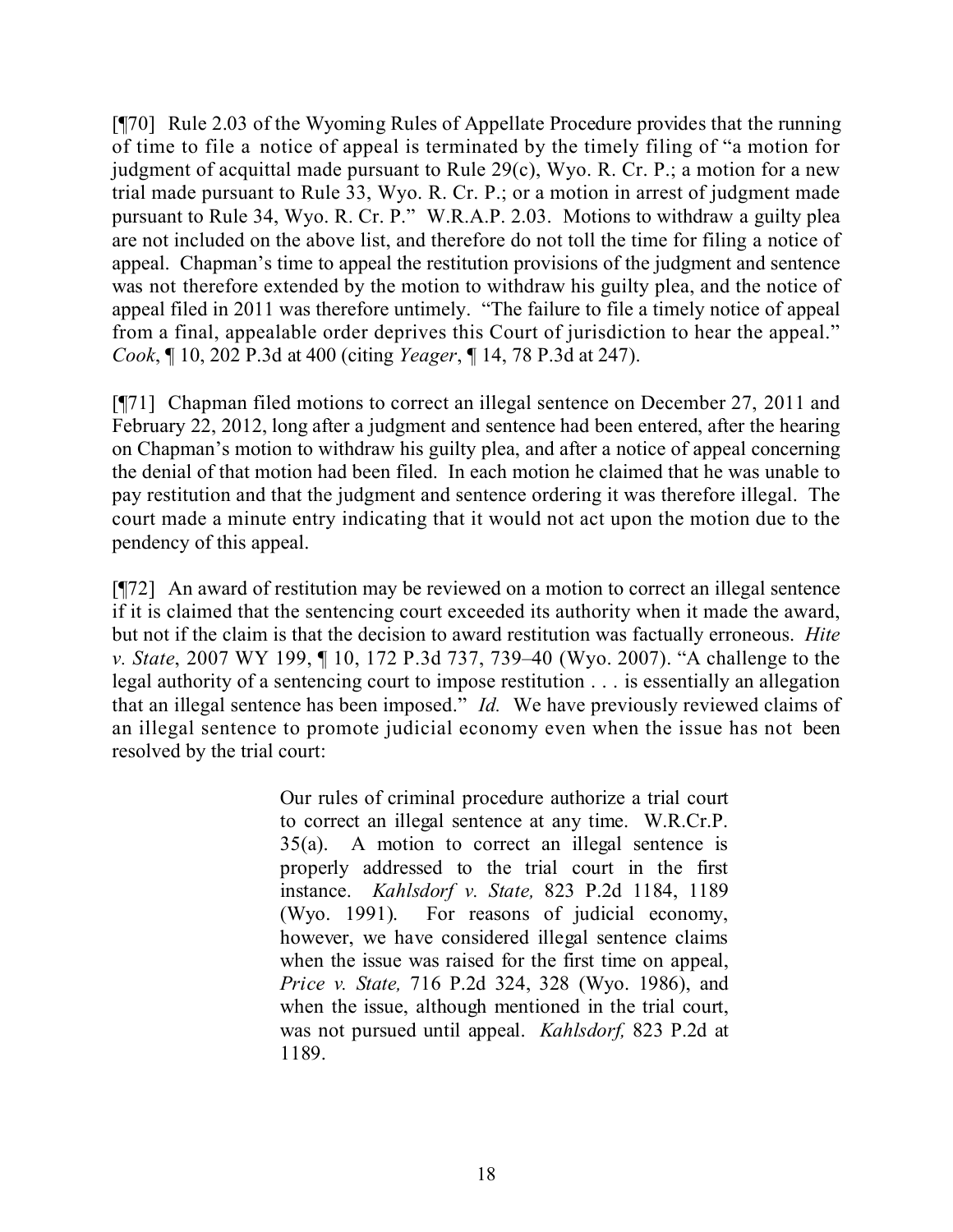*Sarr v. State,* 2007 WY 140, ¶ 12, 166 P.3d 891, 895 (Wyo. 2007). We are not precluded from considering the legality of Mr. Endris's sentence for the first time on appeal.

*Endris v. State*, 2010 WY 73, ¶ 21, 233 P.3d 578, 583 (Wyo. 2010).

[¶73] Chapman's claim that the restitution award was an illegal sentence is flawed by the failure to file a timely appeal, as well as by the absence of any final order disposing of his motion to correct an illegal sentence or an appeal from such an order. We would be justified and probably well-advised to decline to consider the issue at all. However, because any decision the district court might later make could only be reviewed to determine whether the court had authority to order restitution as it did, we will reach the merits of that question in an effort to promote judicial economy.

[¶74] Chapman argues that the district court lacked authority to award restitution while waiving public defender fees because restitution is lower on the list of priorities set forth in Rule 32.1 of the Wyoming Rules of Criminal Procedure than public defender fees. This is clearly incorrect. Rule 32.1 provides as follows:

> The clerk of court shall use the following prioritized order when distributing offender payments and restitution:

> > 1. Crime Victims Compensation Surcharge (Wyo. Stat. Ann. § 1-40-119)

- 2. Judicial Systems Automation Fee (Wyo. Stat. Ann.  $§ 5-2-120$
- 3. Indigent Civil Legal Services Fee (Wyo. Stat. Ann.

. . . . .<br>. . . . . .

- $§ 5-2-121)$
- 4. **Restitution** as follows:
- 5. Court costs
- 6. Fines

7. **Fees (in the following order, including but not limited to: public defender fee,** prosecution fee, addicted offender fee, probation fee, jail costs, extradition fee, and other fees)

8. Contempt.

W.R.Cr.P. 32.1 (emphasis added). By its plain language, Rule 32.1 does not prioritize distribution of public defender fees over an order of restitution. Chapman has mischaracterized the "Indigent Civil Legal Services Fee," referring to it as "a.k.a. Public Defender fees."